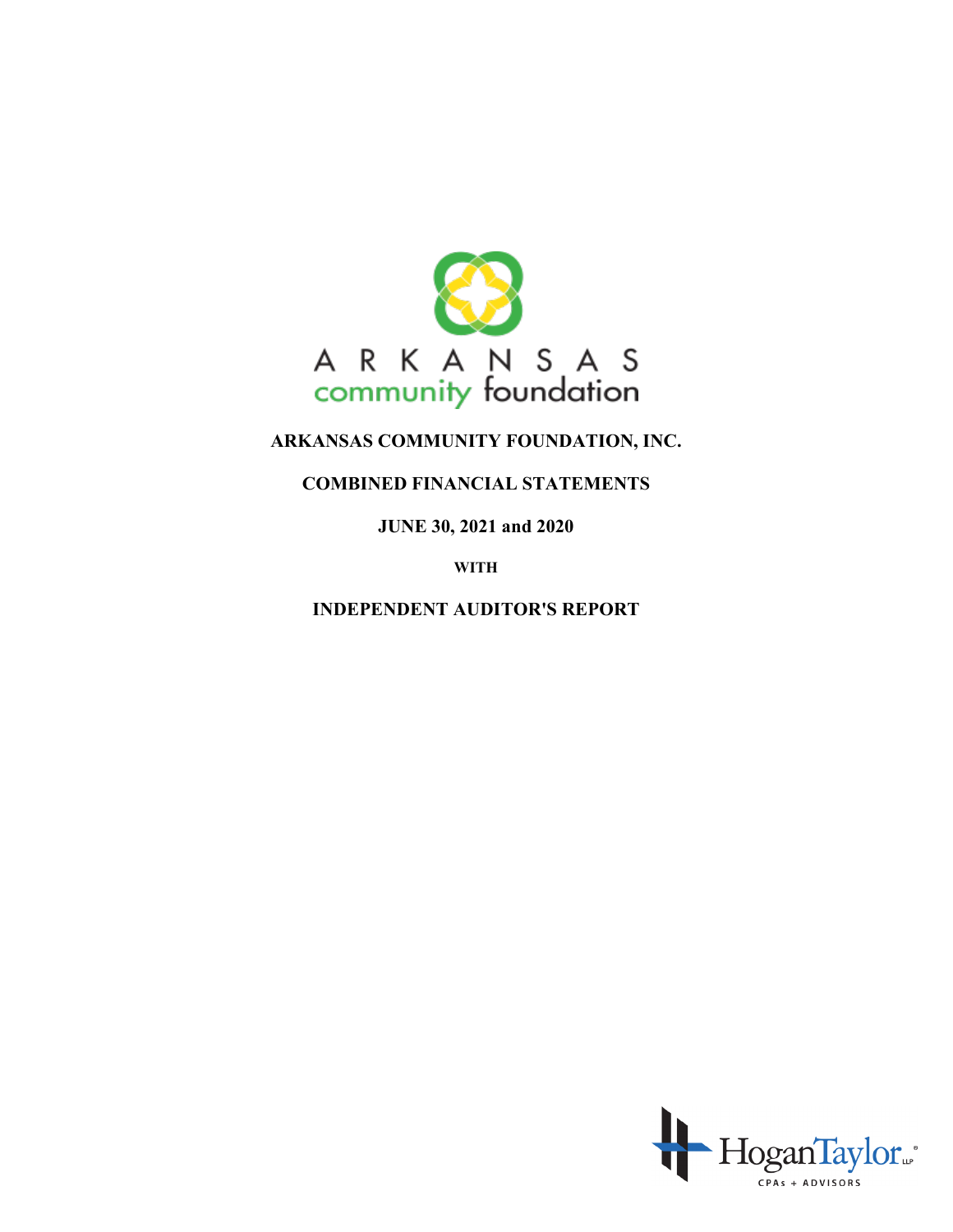# **CONTENTS**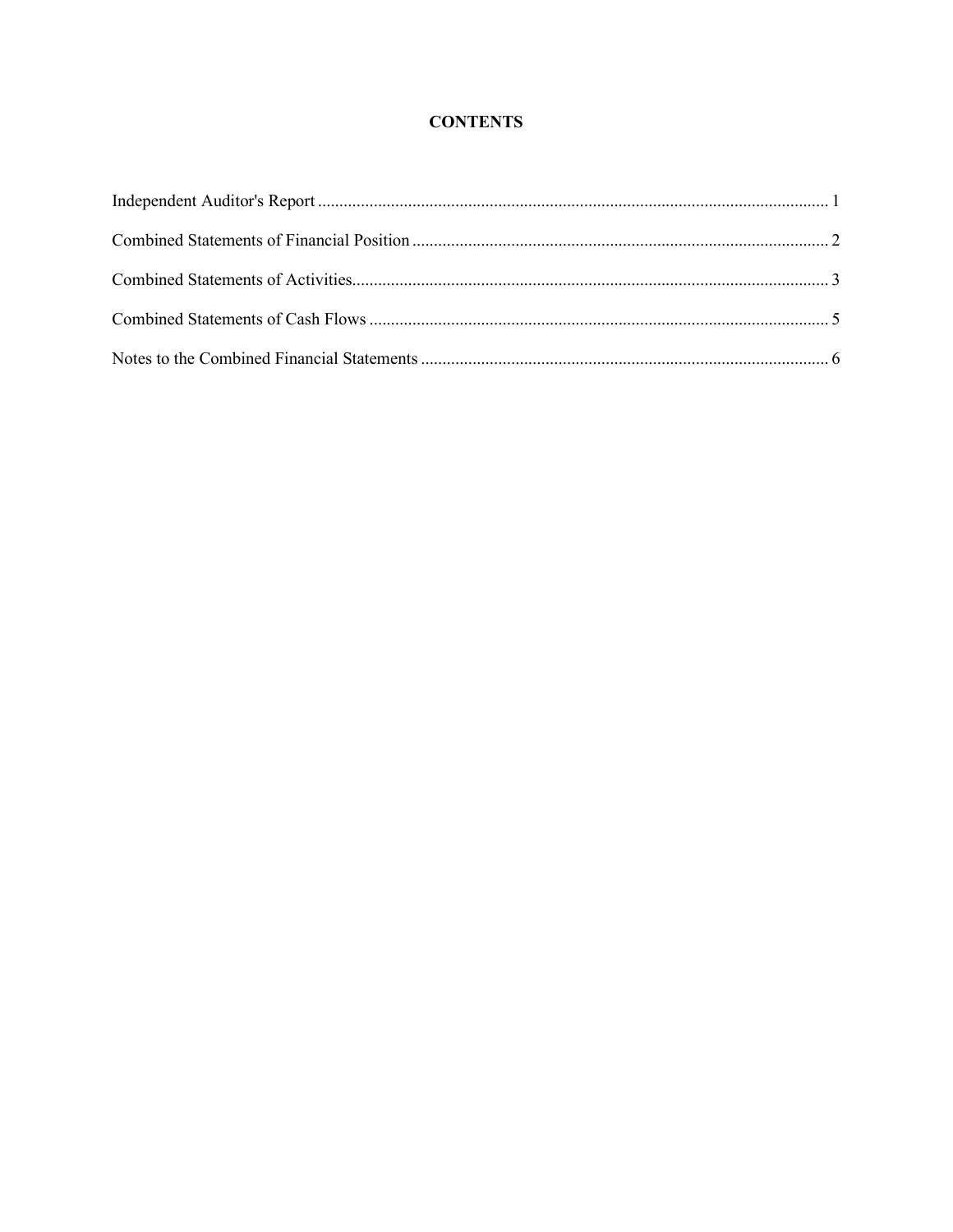

#### **INDEPENDENT AUDITOR'S REPORT**

To the Board of Directors Arkansas Community Foundation, Inc.

#### **Report on the Combined Financial Statements**

We have audited the accompanying combined financial statements of Arkansas Community Foundation, Inc. and its combined affiliate, which comprise the combined statements of financial position as of June 30, 2021 and 2020, the related combined statements of activities and cash flows for the years then ended, and the related notes to the combined financial statements.

#### **Management's Responsibility for the Combined Financial Statements**

Management is responsible for the preparation and fair presentation of these combined financial statements in accordance with accounting principles generally accepted in the United States of America; this includes the design, implementation, and maintenance of internal control relevant to the preparation and fair presentation of combined financial statements that are free from material misstatement, whether due to fraud or error.

#### **Auditor's Responsibility**

Our responsibility is to express an opinion on these combined financial statements based on our audits. We conducted our audits in accordance with auditing standards generally accepted in the United States of America. Those standards require that we plan and perform the audit to obtain reasonable assurance about whether the combined financial statements are free from material misstatement.

An audit involves performing procedures to obtain audit evidence about the amounts and disclosures in the combined financial statements. The procedures selected depend on the auditor's judgment, including the assessment of the risks of material misstatement of the combined financial statements, whether due to fraud or error. In making those risk assessments, the auditor considers internal control relevant to the entity's preparation and fair presentation of the combined financial statements in order to design audit procedures that are appropriate in the circumstances, but not for the purpose of expressing an opinion on the effectiveness of the entity's internal control. Accordingly, we express no such opinion. An audit also includes evaluating the appropriateness of accounting policies used and the reasonableness of significant accounting estimates made by management, as well as evaluating the overall presentation of the combined financial statements.

We believe that the audit evidence we have obtained is sufficient and appropriate to provide a basis for our audit opinion.

#### **Opinion**

In our opinion, the combined financial statements referred to above present fairly, in all material respects, the financial position of Arkansas Community Foundation, Inc. and its combined affiliate as of June 30, 2021 and 2020, and the changes in net assets and cash flows for the years then ended in accordance with accounting principles generally accepted in the United States of America.

Hogan Taylor UP

Little Rock, Arkansas November 10, 2021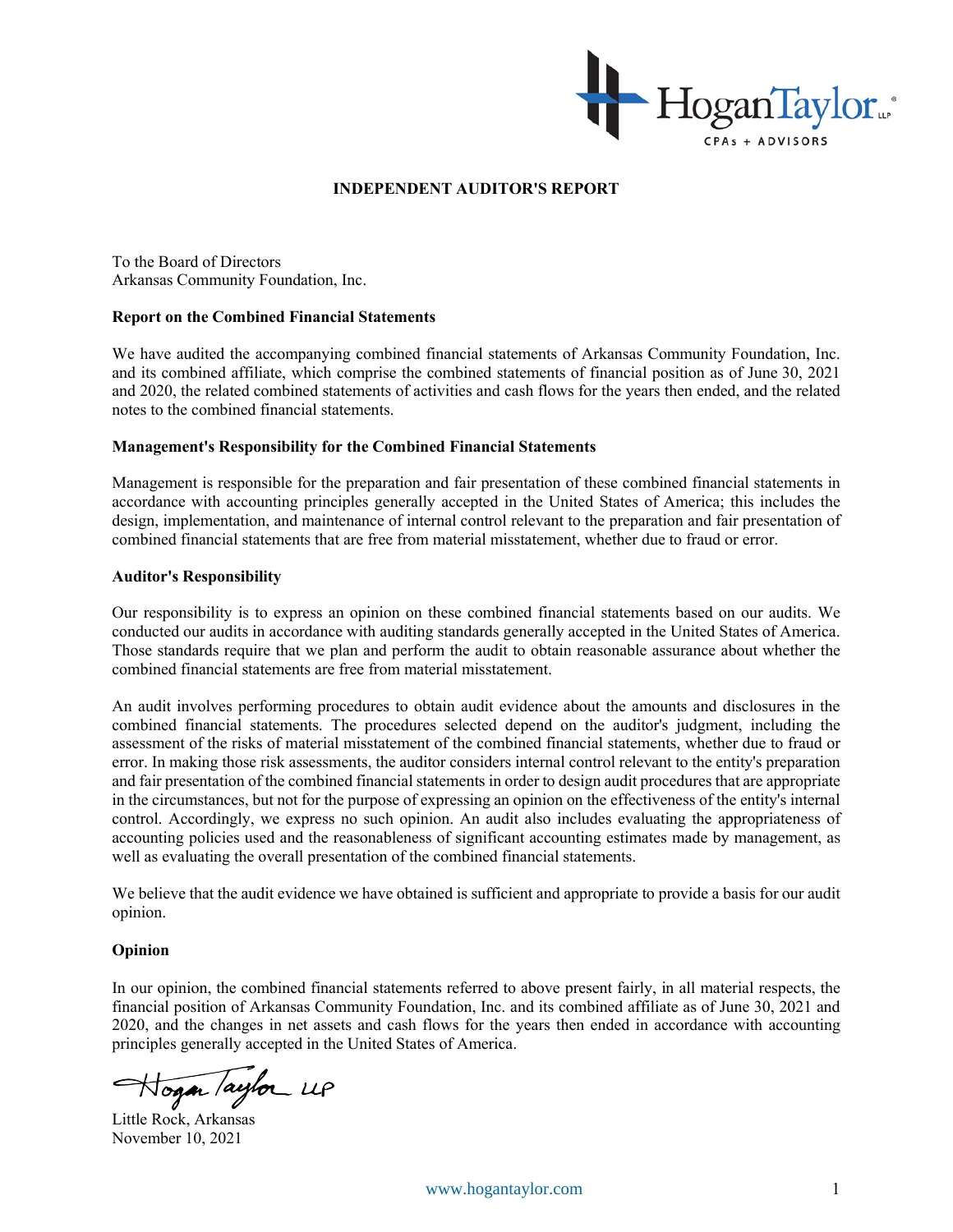# **COMBINED STATEMENTS OF FINANCIAL POSITION**

# **June 30, 2021 and 2020**

|                                                                                                                            | 2021          | 2020            |
|----------------------------------------------------------------------------------------------------------------------------|---------------|-----------------|
| <b>Assets</b>                                                                                                              |               |                 |
| Cash and cash equivalents                                                                                                  | \$32,963,249  | \$17,358,724    |
| Certificates of deposit                                                                                                    | 751,644       | 1,857,533       |
| Due from broker (Note 3)                                                                                                   | 582,538       | 582,538         |
| Contributions receivable (Notes 3 and 4)                                                                                   | 3,551,296     | 2,690,361       |
| Investments at fair value (Note 4)                                                                                         | 507,827,837   | 386,531,529     |
| Investments at cost (Note 5)                                                                                               | 3,571,492     | 3,988,603       |
| Beneficial interests in charitable trusts, net of unamortized<br>discounts of \$1,486,519 and \$839,550 for 2021 and 2020, |               |                 |
| respectively (Notes 3 and 4)                                                                                               | 7,711,699     | 6,993,561       |
| Annuity insurance contracts receivable, net of unamortized<br>discounts of \$7,415 and \$1,381 for 2021 and 2020,          |               |                 |
| respectively (Notes 3, 4, and 6)                                                                                           | 177,511       | 193,656         |
| Cash surrender value of life insurance                                                                                     | 537,654       | 497,126         |
| Loan receivables (Note 3)                                                                                                  | 2,750,151     | 2,000,000       |
| Property and equipment (Note 7)                                                                                            | 435,595       | 770,856         |
| Other assets                                                                                                               | 136,419       | 79,308          |
| Total assets                                                                                                               | \$560,997,085 | \$423,543,795   |
| <b>Liabilities and Net Assets</b>                                                                                          |               |                 |
| Liabilities:                                                                                                               |               |                 |
| Scholarships and other payables                                                                                            | \$<br>925,384 | \$<br>1,364,578 |
| Annuity contracts payable (Notes 4 and 6)                                                                                  | 395,590       | 448,990         |
| Agency arrangement liabilities (Note 4)                                                                                    | 49,815,928    | 39,479,551      |
|                                                                                                                            |               |                 |
| <b>Total liabilities</b>                                                                                                   | 51,136,902    | 41,293,119      |
| Net assets:                                                                                                                |               |                 |
| Net assets without donor restrictions:                                                                                     |               |                 |
| Undesignated                                                                                                               | 25,755,949    | 20,885,853      |
| Field of interest                                                                                                          | 42,859,701    | 33,687,424      |
| Donor advised                                                                                                              | 256,862,880   | 228,791,390     |
| Donor designated                                                                                                           | 167,903,350   | 84,658,432      |
|                                                                                                                            |               |                 |
| Total net assets without donor restrictions                                                                                | 493,381,880   | 368,023,099     |
| Net assets with donor restrictions                                                                                         | 16,478,303    | 14,227,577      |
| Total net assets                                                                                                           | 509,860,183   | 382,250,676     |
| Total liabilities and net assets                                                                                           | \$560,997,085 | \$423,543,795   |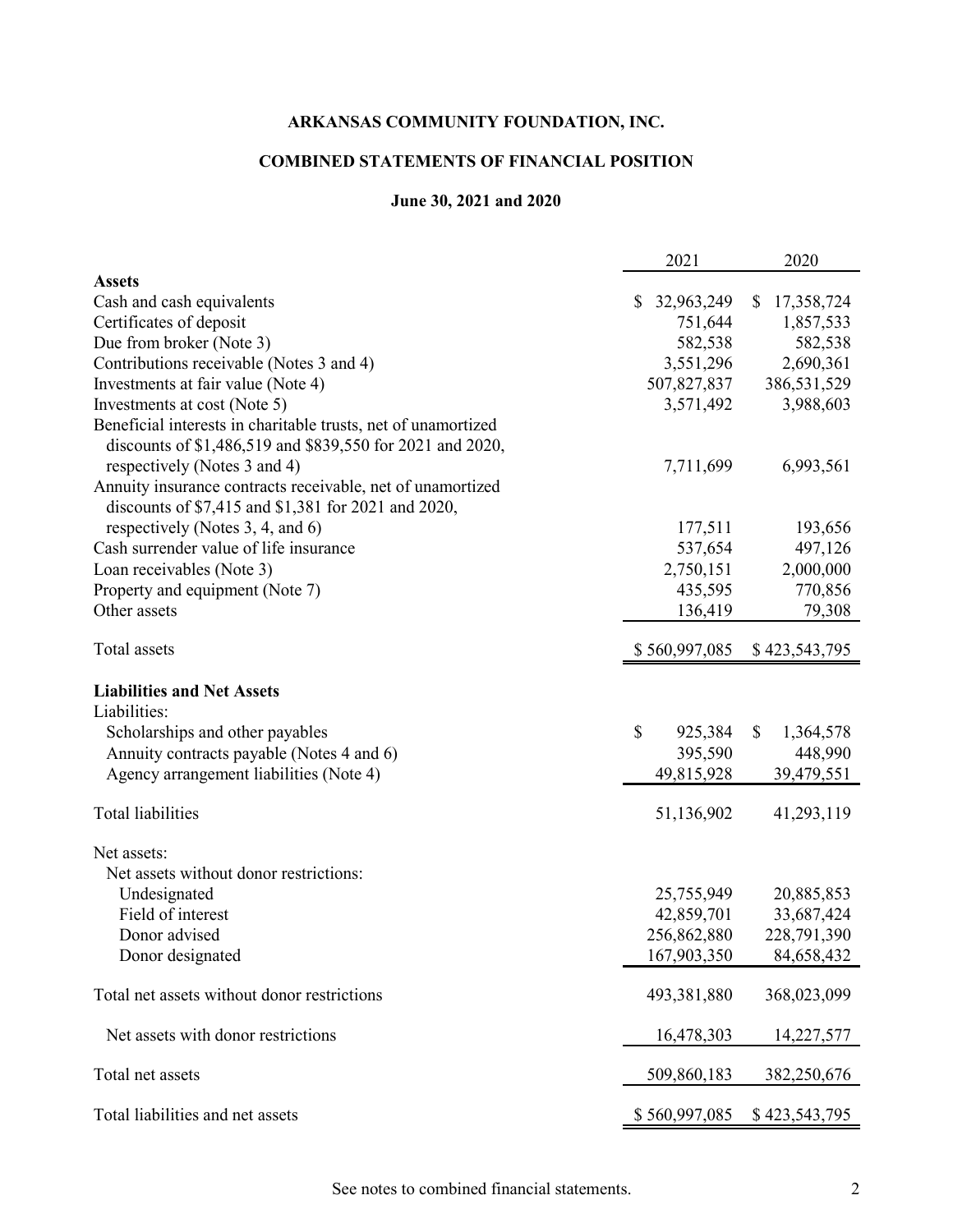# **COMBINED STATEMENT OF ACTIVITIES**

# **Year ended June 30, 2021**

|                                                                                                                                                    | Net Assets<br><b>Without Donor</b><br>Restrictions | Net Assets<br>With Donor<br>Restrictions | Total                                           |
|----------------------------------------------------------------------------------------------------------------------------------------------------|----------------------------------------------------|------------------------------------------|-------------------------------------------------|
| <b>Support and Revenue</b>                                                                                                                         |                                                    |                                          |                                                 |
| Support:<br>Contributions<br>Less amounts received on behalf of agency                                                                             | 94, 367, 743<br>S                                  | 3,834,830<br><sup>S</sup>                | 98,202,573<br>S.                                |
| arrangement liabilities                                                                                                                            | (1, 941, 191)                                      |                                          | (1, 941, 191)                                   |
| Net contributions raised                                                                                                                           | 92,426,552                                         | 3,834,830                                | 96,261,382                                      |
| Revenue:<br>Interest and dividends<br>Realized and unrealized gains on investments, net<br>Change in value of beneficial interests in              | 6,196,469<br>73,185,339                            |                                          | 6,196,469<br>73,185,339                         |
| charitable trusts                                                                                                                                  | (1,406)                                            | 551,087                                  | 549,681                                         |
| Net revenue before allocation of investment income<br>to agency arrangement liabilities<br>Less amount allocated to agency arrangement liabilities | 79,380,402<br>(9,659,126)                          | 551,087                                  | 79,931,489<br>(9,659,126)                       |
| Net revenue                                                                                                                                        | 69,721,276                                         | 551,087                                  | 70,272,363                                      |
| Net assets released from restrictions                                                                                                              | 2,135,191                                          | (2, 135, 191)                            |                                                 |
| Net support and revenue                                                                                                                            | 164,283,019                                        | 2,250,726                                | 166,533,745                                     |
| Expenses:<br>Grants and scholarships<br>Less amounts distributed on behalf of agency                                                               | 35,085,086                                         |                                          | 35,085,086                                      |
| arrangement liabilities                                                                                                                            | (851, 146)                                         |                                          | (851, 146)                                      |
| Net grants and scholarships<br>Other program expenses<br>Management and general<br>Fundraising and development                                     | 34,233,940<br>2,703,295<br>1,034,124<br>952,879    |                                          | 34,233,940<br>2,703,295<br>1,034,124<br>952,879 |
| Total expenses                                                                                                                                     | 38,924,238                                         |                                          | 38,924,238                                      |
| Change in net assets                                                                                                                               | 125,358,781                                        | 2,250,726                                | 127,609,507                                     |
| Net assets, beginning of year                                                                                                                      | 368,023,099                                        | 14,227,577                               | 382,250,676                                     |
| Net assets, end of year                                                                                                                            | \$493,381,880                                      | \$16,478,303                             | \$509,860,183                                   |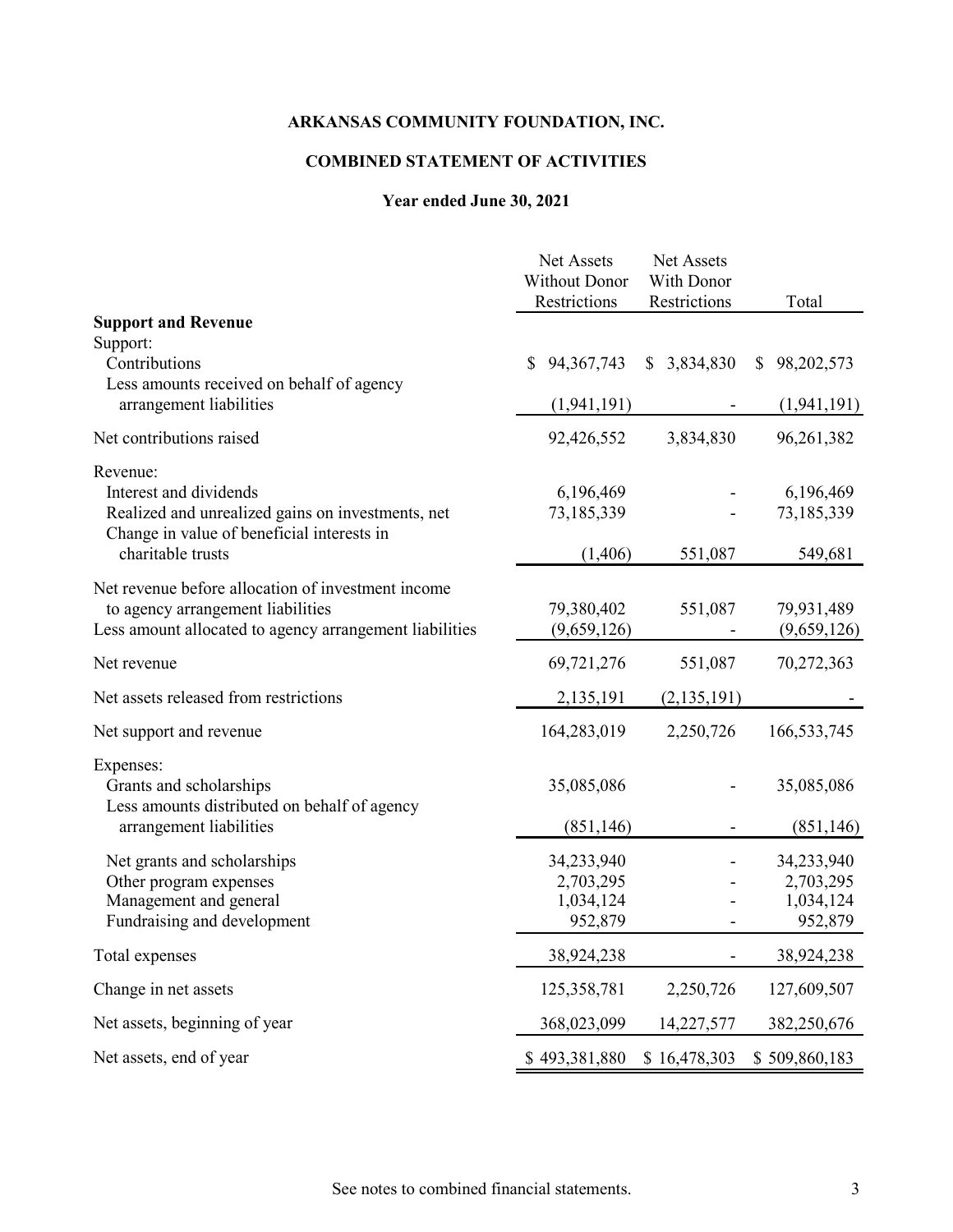# **COMBINED STATEMENT OF ACTIVITIES**

# **Year ended June 30, 2020**

|                                                                                                                                                            | Net Assets<br><b>Without Donor</b><br>Restrictions | Net Assets<br>With Donor<br>Restrictions | Total                              |
|------------------------------------------------------------------------------------------------------------------------------------------------------------|----------------------------------------------------|------------------------------------------|------------------------------------|
| <b>Support and Revenue</b>                                                                                                                                 |                                                    |                                          |                                    |
| Support:<br>Contributions<br>Less amounts received on behalf of agency                                                                                     | 29,342,824<br>S                                    | \$1,318,833                              | 30,661,657<br><sup>S</sup>         |
| arrangement liabilities                                                                                                                                    | (1,844,855)                                        |                                          | (1,844,855)                        |
| Net contributions raised                                                                                                                                   | 27,497,969                                         | 1,318,833                                | 28,816,802                         |
| Revenue:<br>Interest and dividends<br>Realized and unrealized gains on investments, net<br>Change in value of beneficial interests in<br>charitable trusts | 9,543,622<br>771,375<br>40,261                     | 899,636                                  | 9,543,622<br>771,375<br>939,897    |
| Net revenue before allocation of investment income<br>to agency arrangement liabilities<br>Less amount allocated to agency arrangement liabilities         | 10,355,258<br>(106, 236)                           | 899,636                                  | 11,254,894<br>(106, 236)           |
| Net revenue                                                                                                                                                | 10,249,022                                         | 899,636                                  | 11,148,658                         |
| Net assets released from restrictions                                                                                                                      | 3,633,856                                          | (3,633,856)                              |                                    |
| Net support and revenue                                                                                                                                    | 41,380,847                                         | (1,415,387)                              | 39,965,460                         |
| Expenses:<br>Grants and scholarships<br>Less amounts distributed on behalf of agency                                                                       | 53,092,015                                         |                                          | 53,092,015                         |
| arrangement liabilities                                                                                                                                    | (1,259,120)                                        |                                          | (1,259,120)                        |
| Net grants and scholarships<br>Other program expenses<br>Management and general                                                                            | 51,832,895<br>2,994,958<br>933,792                 |                                          | 51,832,895<br>2,994,958<br>933,792 |
| Fundraising and development                                                                                                                                | 1,061,226                                          |                                          | 1,061,226                          |
| Total expenses                                                                                                                                             | 56,822,871                                         |                                          | 56,822,871                         |
| Loss on disposal of property and equipment                                                                                                                 | 1,095,000                                          |                                          | 1,095,000                          |
| Total expenses and losses                                                                                                                                  | 57,917,871                                         |                                          | 57,917,871                         |
| Change in net assets                                                                                                                                       | (16, 537, 024)                                     | (1,415,387)                              | (17,952,411)                       |
| Net assets, beginning of year                                                                                                                              | 384,560,123                                        | 15,642,964                               | 400,203,087                        |
| Net assets, end of year                                                                                                                                    | \$368,023,099                                      | \$14,227,577                             | \$382,250,676                      |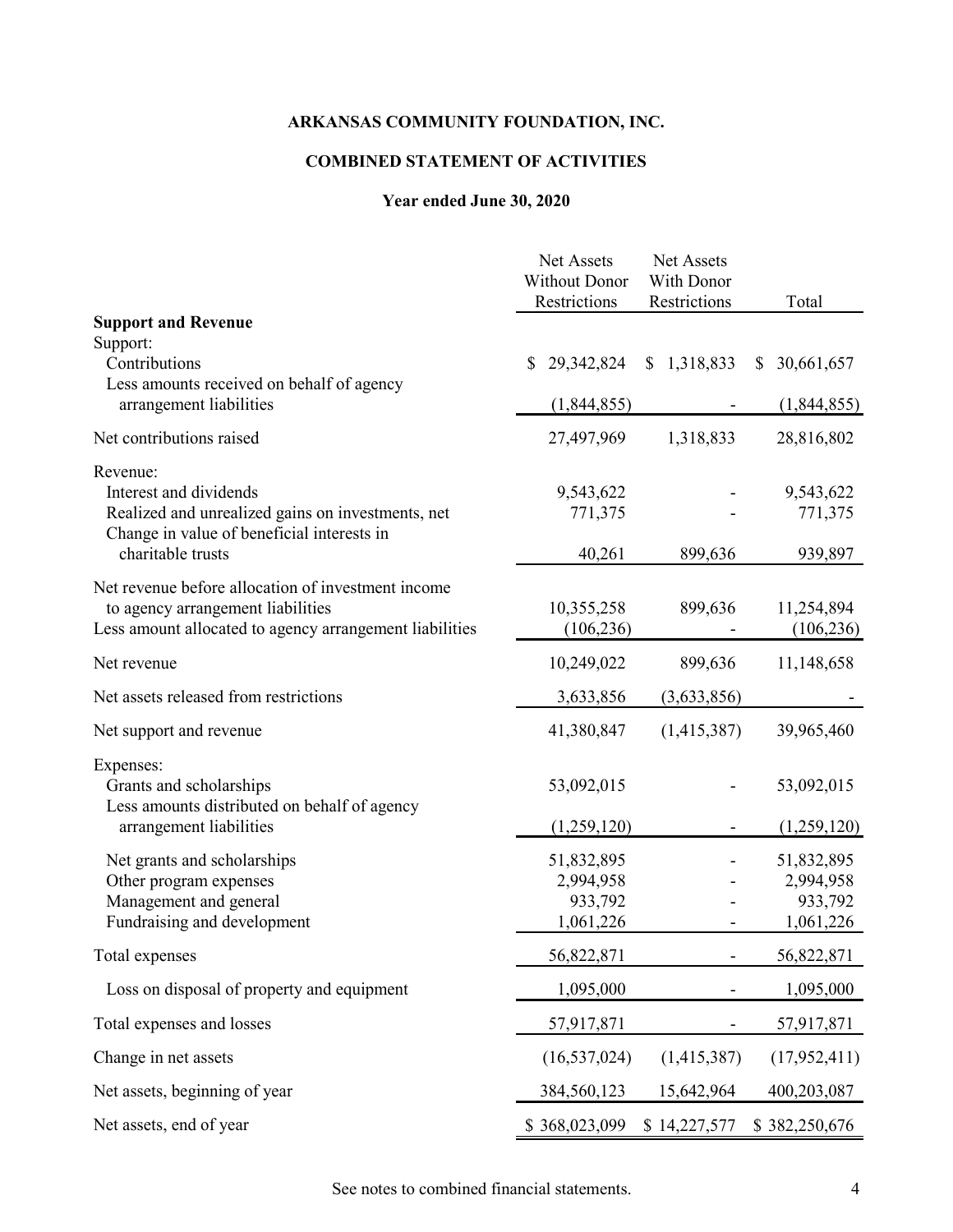# **COMBINED STATEMENTS OF CASH FLOWS**

# **Years ended June 30, 2021 and 2020**

|                                                              | 2021           | 2020             |
|--------------------------------------------------------------|----------------|------------------|
| <b>Cash Flows from Operating Activities</b>                  |                |                  |
| Change in net assets                                         | \$127,609,507  | (17,952,411)     |
| Adjustments to reconcile change in net assets to             |                |                  |
| net cash provided by (used in) operating activities:         |                |                  |
| Contributions of investments and other assets                | (62, 658, 130) | (1,779,411)      |
| Depreciation                                                 | 72,682         | 77,150           |
| Realized and unrealized gains on investments, net            | (73, 185, 339) | (771, 375)       |
| Change in value of beneficial interests in charitable trusts | (558, 942)     | (939, 898)       |
| Change in value of cash surrender value of life insurance    | (40,528)       | (21,501)         |
| Loss on disposal of property and equipment                   | 72,167         | 1,095,000        |
| Changes in:                                                  |                |                  |
| Contributions receivable                                     | (860, 935)     | 3,020,549        |
| Due from broker                                              |                | 3,534,399        |
| Beneficial interests in charitable trusts                    | 498,437        | 409,914          |
| Loan receivables                                             | (750, 151)     |                  |
| Other assets                                                 | (57,111)       | (60, 308)        |
| Scholarships and other payables                              | (439, 194)     | (1,128,705)      |
| Agency arrangement liabilities                               | 10,336,377     | 336,846          |
| Net cash provided by (used in) operating activities          | 38,840         | (14, 179, 751)   |
| <b>Cash Flows from Investing Activities</b>                  |                |                  |
| Purchase of property and equipment                           | (10,088)       | (19, 191)        |
| Purchase of certificates of deposit                          | (244,990)      | (755, 165)       |
| Purchase of investments                                      | (97, 774, 033) | (71, 765, 135)   |
| Proceeds from sale of property and equipment                 | 200,500        | 2,400,000        |
| Sale of investments                                          | 112,072,817    | 73,468,699       |
| Maturity of certificates of deposit                          | 1,350,879      |                  |
| Net purchases and payments received from annuity             |                |                  |
| insurance contracts receivable                               | 41,197         | 117,524          |
| Net receipts from and payments on annuity contracts          |                |                  |
| payable                                                      | (70, 597)      | (83, 594)        |
| Net cash provided by investing activities                    | 15,565,685     | 3,363,138        |
| Net change in cash and cash equivalents                      | 15,604,525     | (10, 816, 613)   |
| Cash and cash equivalents, beginning of year                 | 17,358,724     | 28,175,337       |
| Cash and cash equivalents, end of year                       | 32,963,249     | \$<br>17,358,724 |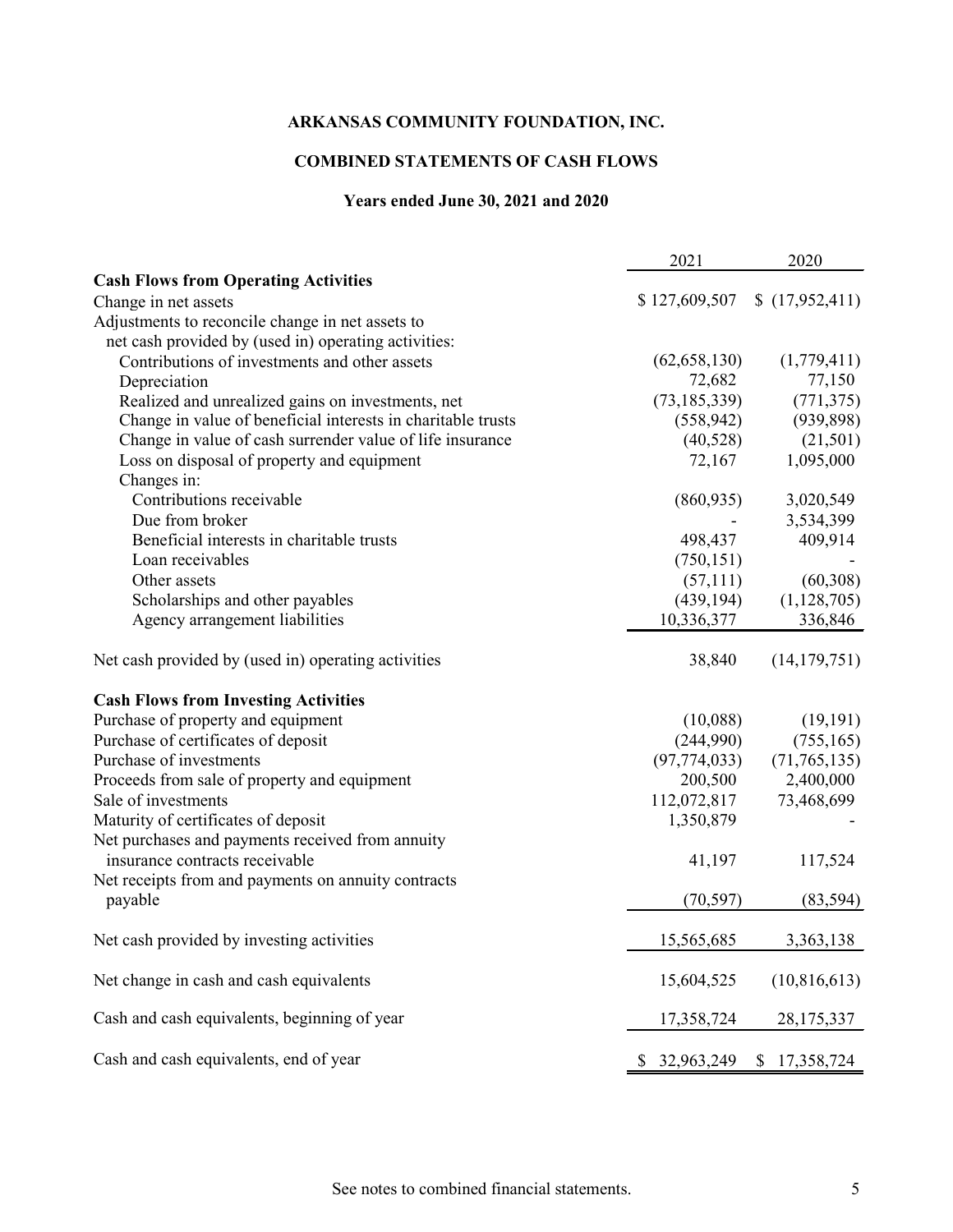#### **NOTES TO THE COMBINED FINANCIAL STATEMENTS**

### **June 30, 2021 and 2020**

#### **Note 1 – Organization**

Arkansas Community Foundation, Inc. was incorporated in 1976 as the only statewide community foundation in Arkansas and today is one of the ten largest foundations and grant makers in the state of Arkansas. Arkansas Community Foundation, Inc. was established by a number of civic and philanthropic leaders from throughout Arkansas with leadership and initial resources from the Winthrop Rockefeller Foundation, and is organized exclusively for charitable, benevolent, scientific, religious, and educational purposes for the benefit of the people of Arkansas. Over 2,300 charitable funds have been developed through both statewide efforts and 29 county-level affiliate offices directly serving 48 counties.

#### **Note 2 – Summary of Significant Accounting Policies**

#### Combination and basis of presentation

The accompanying combined financial statements have been prepared on the accrual basis of accounting in accordance with accounting principles generally accepted in the United States of America (U.S. GAAP) and include the accounts of Arkansas Community Foundation, Inc. and its affiliated supporting organization, Arkansas Gift Foundation, Inc. (collectively, the Foundation). Arkansas Community Foundation, Inc. was established under the provisions of Section 509(a)(1) of the Internal Revenue Code (the Code). Arkansas Gift Foundation, Inc. was organized under the provisions of Section 509(a)(3) of the Code as a tax-exempt organization whose sole purpose is to further the mission of the Foundation. The net assets of the affiliated supporting organization totaled approximately \$199,000 and \$480,000 as of June 30, 2021 and 2020, respectively. All significant interorganizational transactions and accounts have been eliminated in the accompanying combined financial statements.

#### Cash and cash equivalents

For purposes of the accompanying combined statements of cash flows, the Foundation considers all highly liquid debt instruments purchased with an original maturity of three months or less to be cash equivalents.

#### Concentrations

At times throughout the year, the Foundation typically maintains its bank accounts at levels in excess of Federal Deposit Insurance Corporation insured limits. Management believes that its policies are adequate to minimize potential credit risk. Investment securities are exposed to various risks such as interest rate, market, and credit risks. Due to the level of risk associated with certain investment securities, it is possible that changes in the value of investment securities will occur in the near term and that such changes could materially affect the Foundation's account balances.

The Foundation received contributions from one organization totaling approximately 57% and 12% of its contributions during the years ended June 30, 2021 and 2020, respectively. Additionally, three different organizations comprised 82% of the Foundation's contributions receivable as of June 30, 2021. For the year ended June 30, 2020, four different organizations comprised 83% of the Foundation's contributions receivable.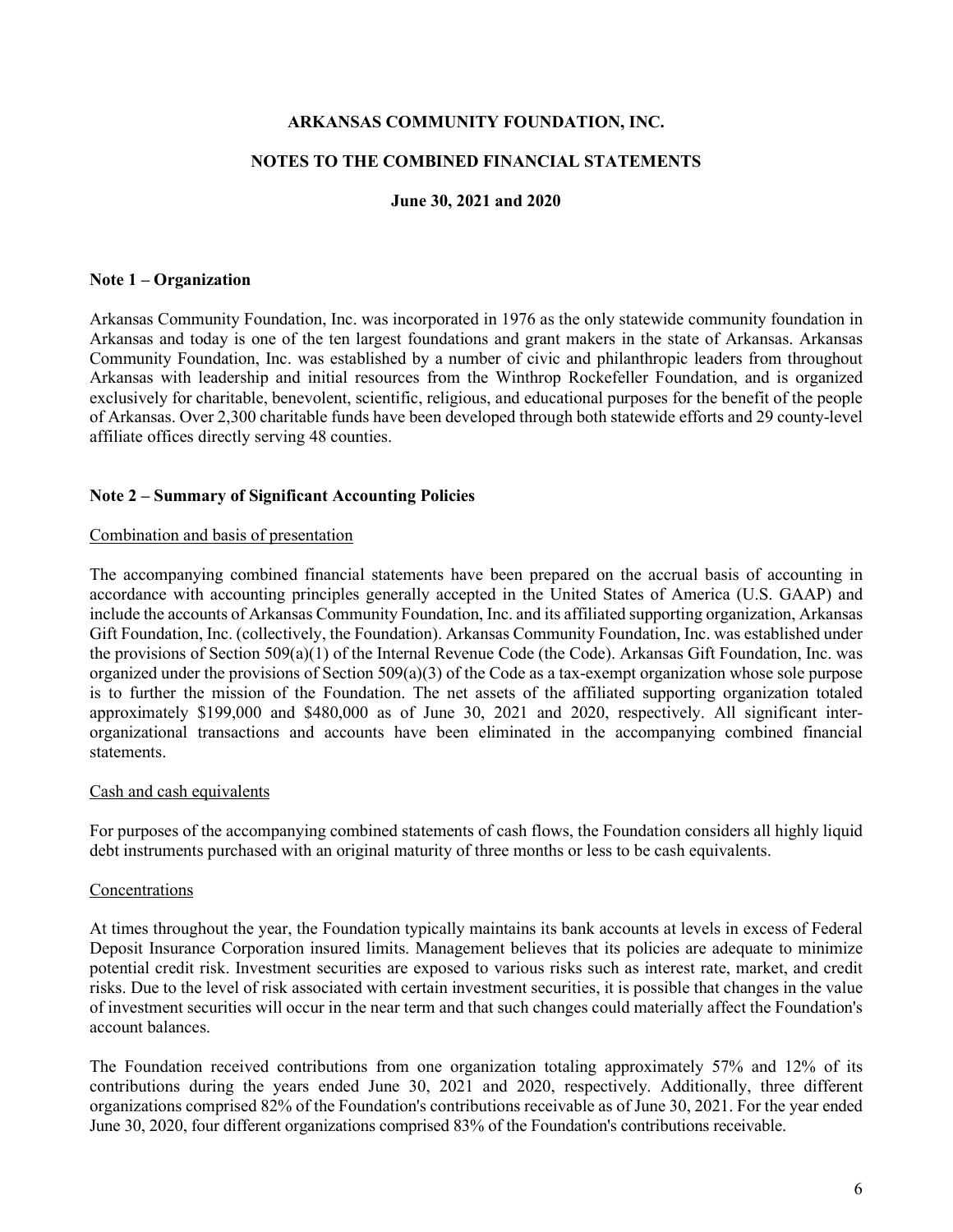## Contributions receivable

Unconditional promises to give cash and other assets are reported at fair value on the date the promise is received, which is then treated as cost. The gifts are reported as net assets with donor restrictions support if they are received with donor stipulations that limit the use of the donated assets. Bequests are recorded as revenue at the time an irrevocable right to the gift has been established and the proceeds are measurable.

## Investments at fair value

The Foundation carries its investments at fair value determined primarily by quoted prices on the last day of the fiscal year, with interest, dividends, and realized and unrealized gains and losses recognized in the accompanying combined statements of activities. Investment activity is recorded as of the trade date. Investments are maintained both individually and in various pools. Income resulting from pooled investments is allocated to the various fund groups based on the fair value of each fund's assets as a percentage of the total fair value of all assets invested in the pool, calculated on a daily basis. Thus, additional contributions to, and expenses of, individual funds are taken into consideration as of the day of receipt or payment.

## Beneficial interests in charitable trusts

The Foundation is the irrevocable beneficiary of charitable remainder and charitable lead trusts for which the Foundation does not act as trustee. The Foundation reflects the present value of the future benefits to be received from the trusts as assets in the accompanying combined statements of financial position.

## Fair value of financial instruments

The estimated fair value of the Foundation's short-term financial instruments, including cash and cash equivalents, receivables, and payables arising in the ordinary course of business, approximate their individual carrying amounts based on the nature of the financial instrument and due to the relatively short periods of time between origination and expected realization for receivables and payables.

## Fair value measurements

The Foundation follows a framework for measuring fair value under U.S. GAAP and establishing disclosures about fair value measurements. This framework applies to all financial instruments that are being measured and recognized at fair value on a recurring and nonrecurring basis.

## Investments at cost

Investments at cost consist primarily of investments in interests of closely held companies and real estate heldfor-sale, and are carried at cost or appraised value as of the date of contribution as no readily determinable fair value was available at year-end and a reasonable estimate of fair value could not be made without incurring excessive costs.

## Spending policy

The state of Arkansas has enacted the Uniform Prudent Management of Institutional Funds Act (UPMIFA), which was approved by the Uniform Law Commission to serve as a guideline for states to use in enacting legislation. UPMIFA requires not-for-profit organizations with donor-restricted endowed funds to follow certain standards when making investment and spending policy decisions. Management and the board of directors of the Foundation have determined that the Foundation's net assets do not meet the definition of a donor-restricted endowment under UPMIFA. The Foundation has adopted investment and spending policies for endowment assets designed to support current and future needs of the communities it serves. The Foundation has adopted a spending policy to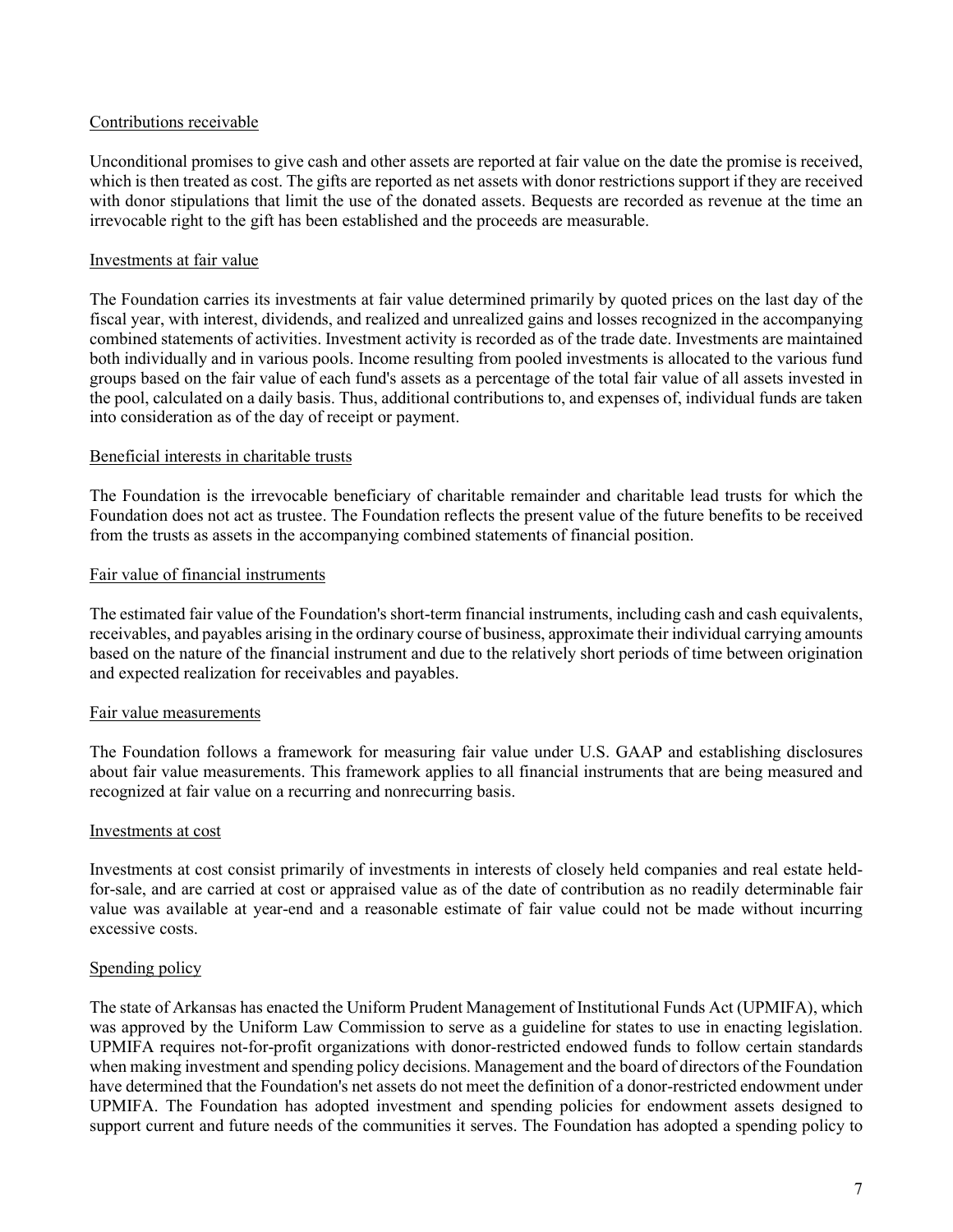determine the annual amount of grants available for distribution from funds held as endowments. The current spending policy was developed and approved by the board of directors of the Foundation.

#### Annuity insurance contracts receivable

The values of the annuity insurance contracts receivable are determined based on the present value of the remaining annuity payments to be received.

### Cash surrender value of life insurance

The Foundation is the beneficiary of three life insurance policies. These life insurance policies are reflected at their cash surrender values at fiscal year-end.

#### Property and equipment

Property and equipment are recorded at cost, if purchased, and at fair value on the date of receipt, if contributed. Depreciation is calculated using the straight-line method over the estimated useful lives of the assets. The Foundation capitalizes property and equipment purchases that exceed \$1,000.

Property classified as held-for-sale includes only those properties available for immediate sale in their present condition and for which management believes that it is probable that a sale of the property will be completed within one year. Properties held-for-sale are carried at the lower of cost or fair value less estimated selling costs. No depreciation expense is recognized on properties held-for-sale once they have been classified as such.

#### Annuity contracts payable

The values of the annuity contracts payable were determined based on the present value of the remaining annuity payments to be made.

#### Agency arrangement liabilities

Agency arrangement liabilities represent obligations of the Foundation to distribute assets received from a resource provider within the guidelines specified by the resource provider. As these assets were transferred by not-for-profit organizations to the Foundation and the not-for-profit organizations specified themselves or an affiliate as the beneficiary of those assets, the transfer of such assets is accounted for as a liability regardless of any variance power retained by the Foundation. The liability has been established at the fair value of the funds.

All financial activity related to these funds for the years ended June 30, 2021 and 2020, is segregated in the accompanying combined financial statements.

#### Net assets classification

The Foundation classifies net assets as follows:

Net assets without donor restrictions include all net assets not classified as net assets with donor restrictions, including those with donor-imposed designations as a result of variance power, which gives the Foundation the ability to modify donor restrictions in cases where those restrictions are unable to be fulfilled or are inconsistent with the charitable needs of the community. Contributions with restrictions met in the same reporting period are reported as increases in net assets without donor restrictions.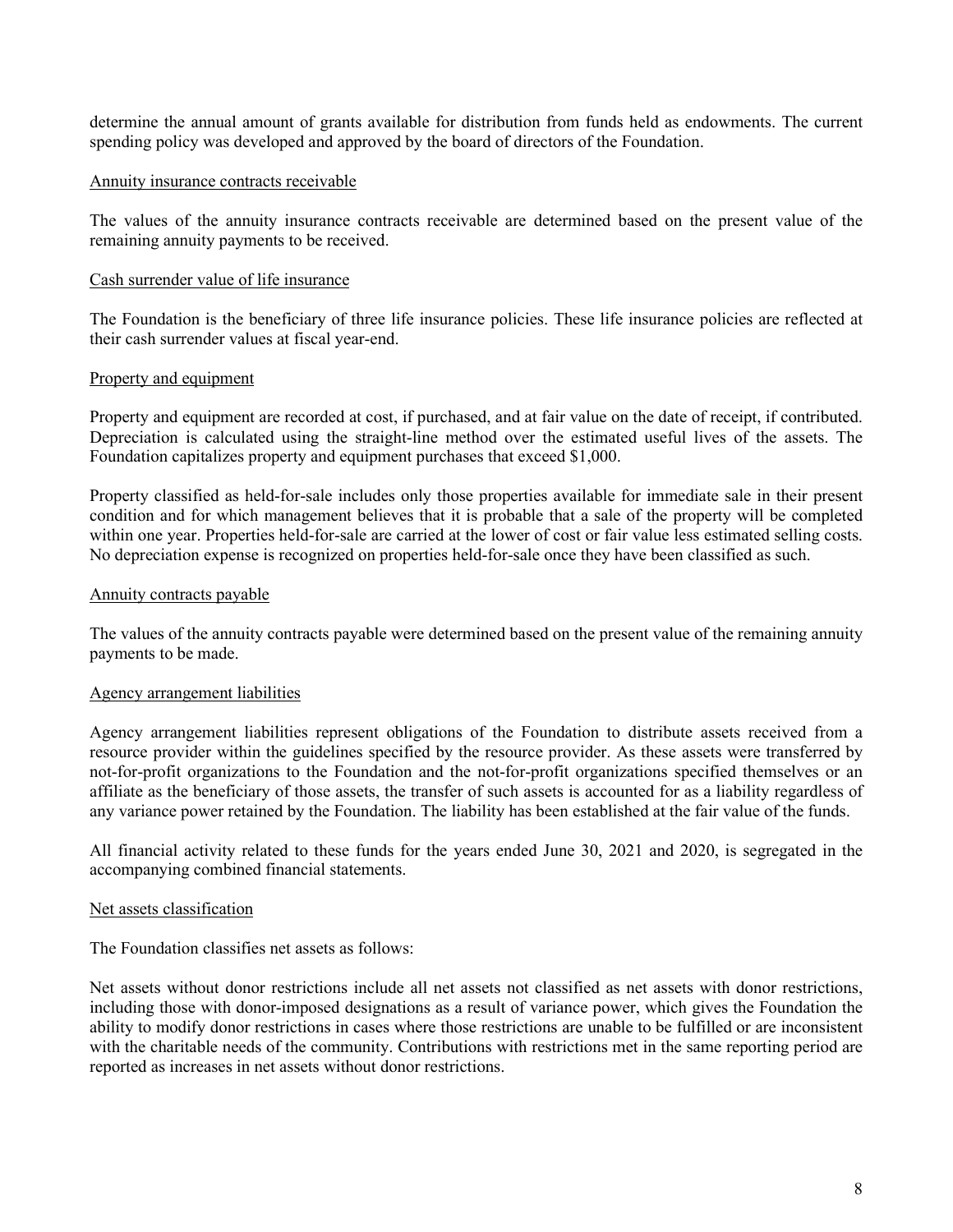Net assets without donor restrictions are comprised of the following categories of donor designations:

*Undesignated* – Net assets without donor restrictions categorized as undesignated are the result of contributions made by donors who do not specify the charitable causes or charitable organizations to be benefited by the grant distributions, leaving the grant making decisions to the Foundation. The amount classified as undesignated includes grant making funds for both statewide and local affiliate distribution.

*Field of interest* – Net assets without donor restrictions categorized as field of interest are the result of contributions made to support an area of interest specified by the donor, such as education, the arts, the environment, youth services, or to support a specific geographic area, such as a county or town.

*Donor advised* – Net assets without donor restrictions categorized as donor advised are the result of contributions made by donors who provide suggestions to the Foundation regarding the spending of grant distributions.

*Donor designated* – Net assets without donor restrictions categorized as donor designated are the result of contributions made to provide annual grants to specific public charities named by the donor.

Net assets with donor restrictions are the result of grant funds designated for spending in a future year or that are subject to donor-imposed stipulations that will be met by action of the Foundation, contributions of beneficiary interests in charitable trusts of which the use by the Foundation is limited to future time periods, and multi-year pledged contributions. As the stipulated time restrictions set forth under the grants, beneficial interests in charitable trusts, and pledge agreements are met, net assets with donor restrictions are reclassified to net assets without donor restrictions and reported in the accompanying combined statements of activities as net assets released from restriction.

## Administrative fees

The Foundation's operating costs are funded through administrative fees charged to its funds. The majority of administrative fees charged by the Foundation range from  $0.5\% - 2\%$ ; however, the fees increase up to 5% for scholarship funds and 10% for special project funds. For endowed and supporting organization funds, the rates are applied to the average market value. For non-endowed funds, the rates are applied to the amount of each gift. The Foundation has established a minimum annual fee of \$100 for endowed funds and \$500 for term endowed funds. Special project funds have a minimum fee of \$500.

## Income taxes

The Foundation is a publicly supported organization exempt from federal income taxation under Section  $501(c)(3)$ of the Code and is classified as other than a private foundation. The Foundation is also exempt from state income taxes under similar provisions of state law. Accordingly, no provision for income taxes is included in the accompanying combined financial statements.

## Functional expenses

The expenses of providing various programs and support services have been categorized on a functional basis in the statements of activities. Natural expenses have been allocated between program, management and general, and development based on an analysis of personnel time utilized for the related activities and on a specific review of direct expenses.

Program expenses are the operating expenses associated with processing grants and performing various philanthropic services, maintaining relationships with current donors, special projects, or other activities that have a programmatic focus.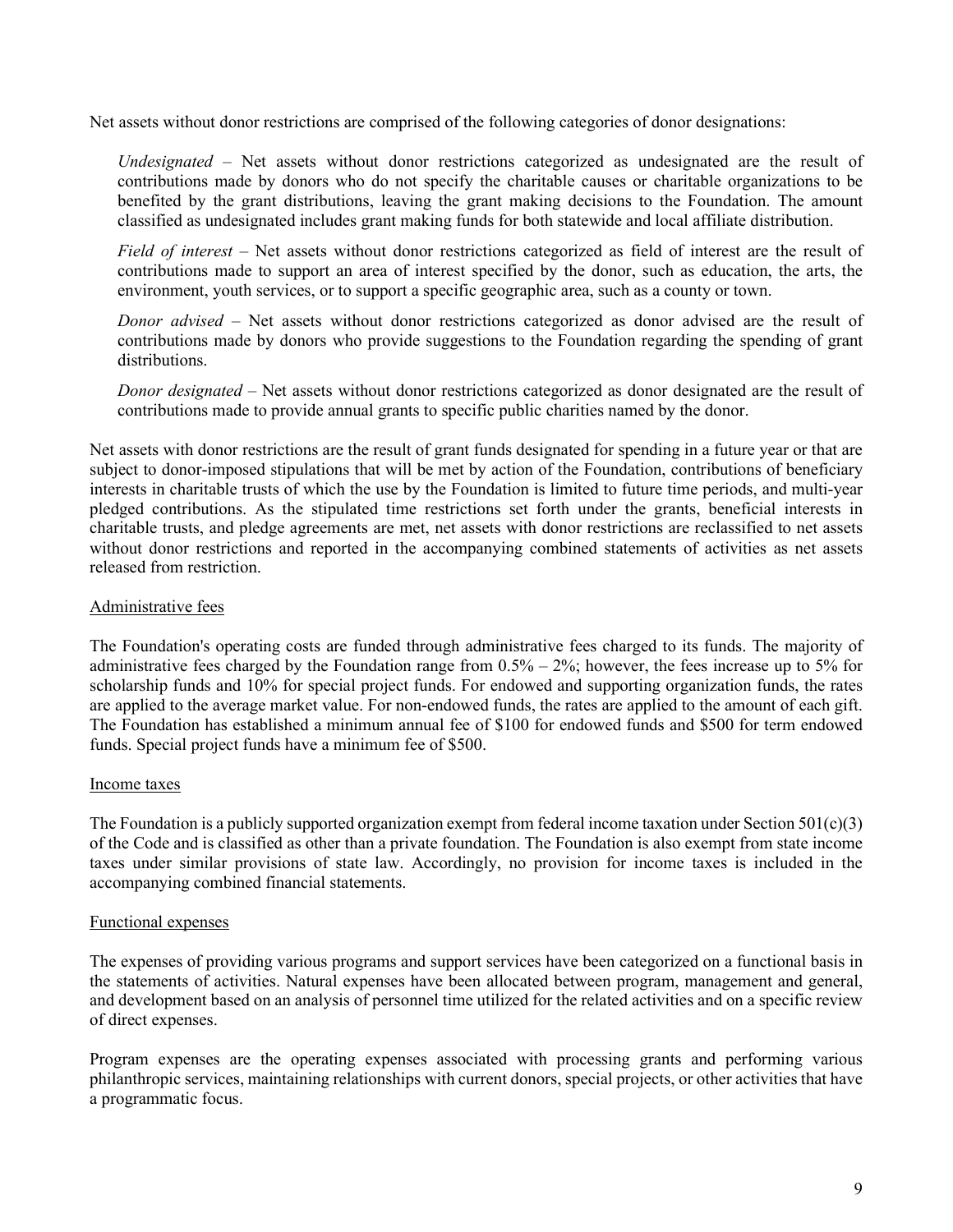Management and general expenses are those activities that are not identifiable with a specific program or development activity but are necessary in the conduct of such activities and to the Foundation's existence. These expenses include Foundation management, board oversight and accounting expenses, as well as any expenses that are not considered to be program or development expenses.

Development expenses are those expenses associated with identifying and soliciting new donors, cultivating and working with donor advisors in securing gifts, public awareness, outreach, marketing the Foundation's donor services, and other fundraising activities.

## Use of estimates

The preparation of financial statements in conformity with U.S. GAAP requires management to make estimates and assumptions that affect the amounts reported in the combined financial statements and accompanying notes. Actual results could differ from those estimates.

## Adopted accounting pronouncements

In August 2018, the Financial Accounting Standards Board (FASB) issued Accounting Standards Update (ASU) 2018-13, *Fair Value Measurement (Topic 820): Disclosure Framework – Changes to the Disclosure Requirements for Fair Value Measurement*, which modifies the disclosure requirements for fair value measurements by removing, modifying, or adding certain disclosures. ASU 2018-13 is effective for all entities for fiscal years, and interim periods within those fiscal years, beginning after December 15, 2019. An entity is permitted to early adopt any removed or modified disclosures and delay adoption of the additional disclosures until their effective date. The Foundation adopted this new standard on July 1, 2020, and it had no material effect on the combined financial statements.

## Recent accounting pronouncements

In February 2016, the FASB issued ASU 2016-02, *Leases (Topic 842)*. The guidance in this ASU supersedes the leasing guidance in *Topic 840, Leases*. Under the new guidance, lessees are required to recognize lease assets and lease liabilities on the balance sheet for all leases with terms longer than 12 months. Leases will be classified as either finance or operating, with classification affecting the pattern of expense recognition in the income statement. The new standard is effective for fiscal years beginning after December 15, 2021, including interim periods within those fiscal years. A modified retrospective transition approach is required for lessees for capital and operating leases existing at, or entered into after, the beginning of the earliest comparative period presented in the financial statements, with certain practical expedients available. The Foundation is currently evaluating the impact of this new standard on its combined financial statements.

In June 2016, the FASB issued ASU 2016-13, *Financial Instruments – Credit Losses (Topic 326): Measurement of Credit Losses on Financial Instruments*. ASU 2016-13 amends the FASB's current guidance on the measurement of impairment of financial instruments such as loans and held-to-maturity debt securities. ASU 2016-13 requires the implementation of an impairment model (known as the current expected credit loss (CECL) model) that is based on expected losses rather than the incurred loss model required by existing guidance. ASU 2016-13 requires entities to recognize as an allowance an estimate of expected credit losses, which the FASB believes will result in more timely recognition of such losses. Upon adoption, ASU 2016-13 will require a cumulative effect adjustment to retained earnings as of the beginning of the earliest period presented. ASU 2016- 13 is effective for years beginning after December 15, 2022. Early adoption is permitted for years beginning after December 15, 2018. The Foundation is currently evaluating the impact of this new standard on its combined financial statements.

In September 2020, the FASB issued ASU 2020-07, *Presentation and Disclosures by Not-for-Profit Entities for Contributed Nonfinancial Assets (Topic 958)*. This standard requires that a not-for-profit present contributed nonfinancial assets as a separate line item in the statement of activities. Further, disclosure must be included that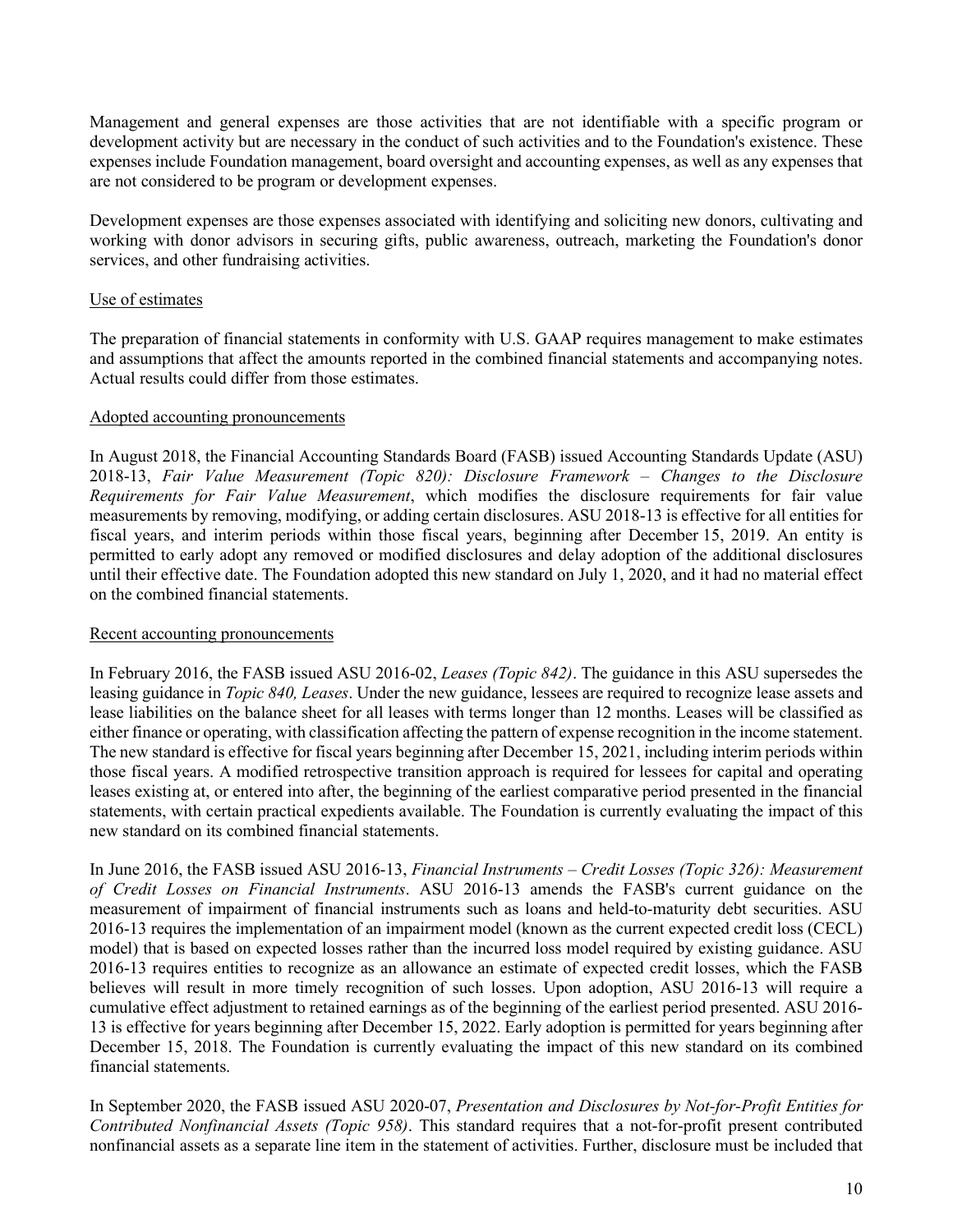disaggregates the types of contributed nonfinancial assets. This update should be applied on a retrospective basis and is effective for the fiscal year ended June 30, 2023. Early adoption is permitted. The Foundation is currently evaluating the impact of this new standard on its combined financial statements.

### Subsequent events

The Foundation has evaluated subsequent events for recognition and disclosure through November 10, 2020, the date the combined financial statements were available to be issued.

## **Note 3 – Due from Broker, Contributions Receivable, Beneficial Interests in Charitable Trusts, Annuity Insurance Contracts Receivable, and Loan Receivables**

Contributions receivable and amounts due from broker are all due within one year as of June 30, 2021, and therefore are not discounted. At June 30, 2021, beneficial interests in charitable trusts consisted of amounts due under four charitable lead trusts and two charitable remainder trusts. At June 30, 2020, beneficial interests in charitable trusts consisted of amounts due under three charitable lead trusts and two charitable remainder trusts.

The Foundation's receivables and beneficial interests in charitable trusts are expected to be collected as follows as of June 30:

|                                                                                                       | 2021            |    | 2020         |
|-------------------------------------------------------------------------------------------------------|-----------------|----|--------------|
| Due from broker                                                                                       | \$<br>582,538   | S. | 582,538      |
| Contributions receivable                                                                              | 3,551,296       |    | 2,690,361    |
| Beneficial interests in charitable trusts                                                             | 9,198,218       |    | 7,833,111    |
| Annuity insurance contracts receivable                                                                | 184,926         |    | 195,037      |
| Loan receivables                                                                                      | 2,750,151       |    | 2,000,000    |
| Total receivables before unamortized discount<br>Less: Unamortized discount on beneficial interest in | 16,267,129      |    | 13,301,047   |
| charitable trusts and annuity insurance contracts receivable                                          | (1,493,934)     |    | (840, 931)   |
| Net receivables                                                                                       | \$14,773,195    |    | \$12,460,116 |
| Amount due in:                                                                                        |                 |    |              |
| Less than one year                                                                                    | \$<br>4,673,685 | S. | 3,224,294    |
| One to five years                                                                                     | 4,615,932       |    | 2,260,381    |
| More than five years                                                                                  | 6,977,512       |    | 7,816,372    |
| Total                                                                                                 | \$16,267,129    |    | \$13,301,047 |

Beneficial interests in charitable trusts and annuity insurance contracts receivable are discounted, as applicable, at the Daily Treasury Yield Curve Rate. The rate used for contributions receivable is determined at the date of the contribution. The rate used for beneficial interests in charitable trusts, annuity insurance contracts receivable, and the related unamortized discount is adjusted annually. The resulting gain or loss from the adjustment to the unamortized discount is reflected in the accompanying combined statements of activities under net assets with donor restrictions as a change in value of beneficial interests in charitable trusts. The Foundation uses the allowance method to estimate uncollectible receivables. There were no receivables estimated to be uncollectible at June 30, 2021 or 2020.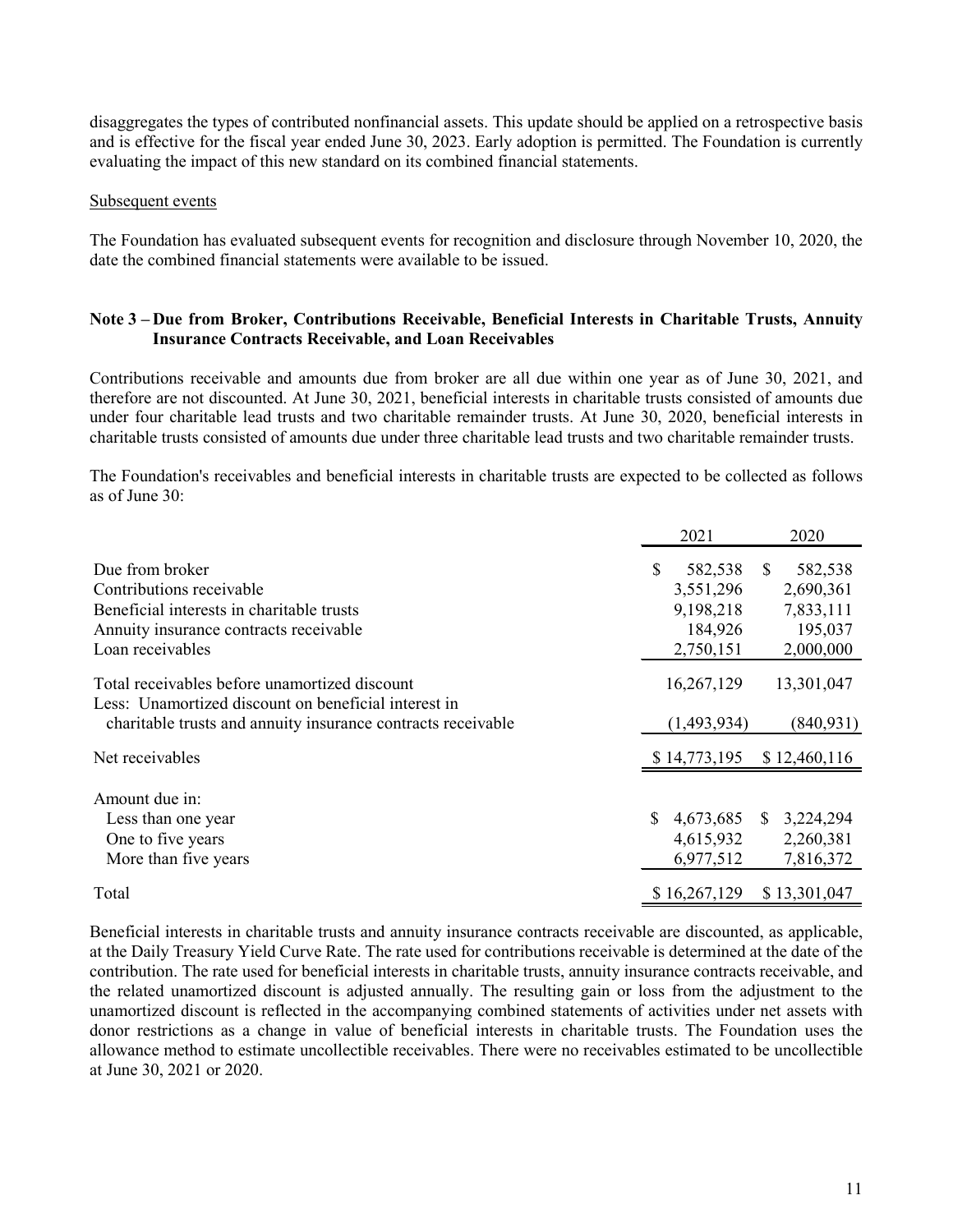#### Loan receivables

The loan receivables balance consists of six community investment loans. Other receivables are stated at the amount of the unpaid principal, less allowance for losses, if deemed necessary. Management determines the allowance for losses by evaluating the recipients' financial condition as well as current economic conditions. No allowance for losses was deemed necessary at June 30, 2021 or 2020.

The loan receivables balance as of June 30, 2021 and 2020, are as follows:

|                                                                                                                                                                                                                    | Interest |            |             |             |
|--------------------------------------------------------------------------------------------------------------------------------------------------------------------------------------------------------------------|----------|------------|-------------|-------------|
|                                                                                                                                                                                                                    | Rate     | Maturity   | 2021        | 2020        |
| Southern Bancorp Community Partners, payable in<br>quarterly interest-only installments beginning on<br>June 30, 2015, with remaining interest and principal<br>due in full at maturity.(a)                        | 1.50%    | 6/30/2025  | \$1,000,000 | \$1,000,000 |
| Communities Unlimited, Inc., payable in quarterly<br>interest-only installments beginning on June 30,<br>2016, with remaining interest and principal due in<br>full at maturity.(b)                                | 1.50%    | 6/30/2026  | 1,000,000   | 750,000     |
| FORGE, Inc., payable in quarterly interest-only<br>installments beginning on March 31, 2017, with<br>remaining interest and principal due in full<br>at maturity.(c)                                               | 2.00%    | 12/31/2026 | 250,000     | 250,000     |
| Hope Federal Credit Union, payable starting on<br>December 29, 2020, and due in full at maturity.(d)                                                                                                               | 0.50%    | 12/29/2022 | 200,151     |             |
| Peoples Trust, payable in monthly interest-only<br>installments for the first six months beginning on<br>February 23, 2021, with remaining interest and<br>principal paid monthly and due in full at maturity.(e)  | 0.75%    | 2/23/2023  | 200,000     |             |
| PYT Funds, Inc., payable in monthly interest-only<br>installments for the first eight months beginning on<br>April 15, 2021, with remaining interest and principal<br>paid monthly and due in full at maturity.(f) | 2.00%    | 3/15/2025  | 100,000     |             |
| Total loan receivables                                                                                                                                                                                             |          |            | \$2,750,151 | \$2,000,000 |

- (a) Southern Bancorp Community Partners, a 501(c)(3) financial development and lending organization, uses the money to expand its revolving loan fund to provide small business loans, micro-loans and consumer loans in underserved communities in Arkansas and Mississippi.
- (b) Communities Unlimited, Inc., a 501(c)(3) community development and lending organization, uses the money to fund a revolving loan fund that supports entrepreneurship, homeownership, and economic opportunities. Communities Unlimited, Inc. may make draws on the loan balance in \$250,000 increments not to exceed \$1,000,000.
- (c) FORGE, Inc., a 501(c)(3) community-based revolving loan fund primarily serving the state of Arkansas, uses the money to support start-up businesses, families in need, and small farmers.
- (d) Hope Federal Credit Union uses the funds to make loans to families and businesses experiencing ongoing economic hardship as a result of the COVID-19 pandemic. The Foundation made a loan capital deposit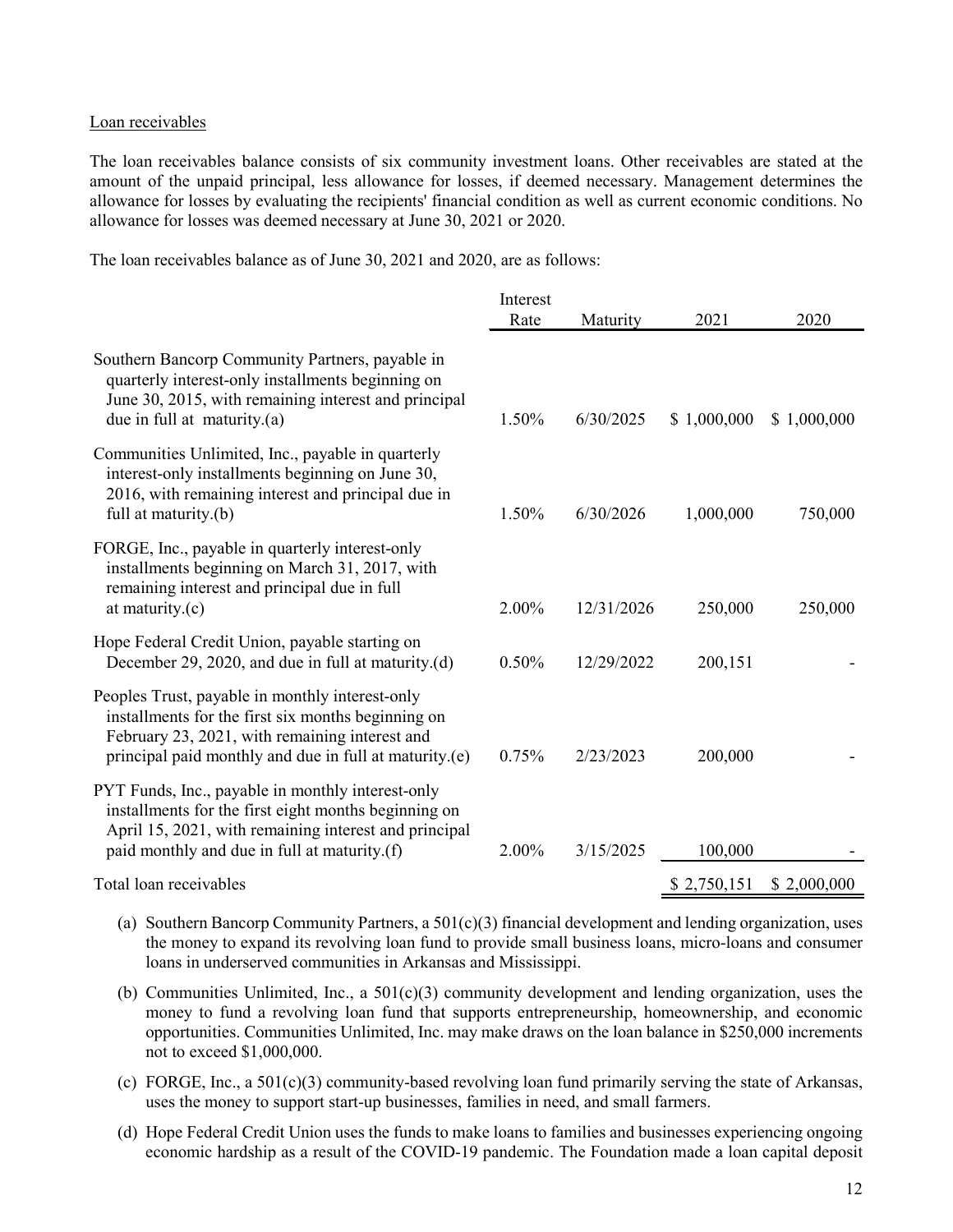in an amount of \$100,000, which shall be on hold in a 24-month certificate of deposit earning 0.50%. Over a two-year period, Hope Federal Credit Union will use this deposit to make loan through the program. Additionally, the Foundation made a security deposit of \$100,000, which shall be on hold in a 24-month certificate of deposit earning 0.10%.

- (e) People Trust is a 501(c)(3) non-profit Certified Community Development Financial Institution that offers personal loans to low and moderate-income communities.
- (f) PYT Funds Inc. is a  $501(c)(3)$  nonprofit that connects families and banks to provide innovative solutions to finance higher education.

#### **Note 4 – Fair Value of Financial Instruments**

The Foundation utilizes valuation techniques that maximize the use of observable inputs and minimize the use of unobservable inputs. Based on the observability of the inputs used in the valuation techniques, the Foundation is required to provide the following information according to the fair value hierarchy. The fair value hierarchy ranks the quality and reliability of the information used to determine fair values. Financial assets and liabilities carried at fair value will be classified and disclosed in one of the following three categories based on the lowest level of input that is significant to the fair value measurement:

- Level 1 Valuations for assets and liabilities traded in active exchange markets. Inputs to the valuation methodology are unadjusted quoted prices for identical assets or liabilities in active markets that the Foundation has the ability to access.
- Level 2 Valuations for assets and liabilities traded in less active dealer or broker markets. Valuation methodology utilizes inputs other than quoted prices included with Level 1 that are observable for the asset or liability, either directly or indirectly. These might include quoted prices for similar assets or liabilities in active markets, quoted prices for identical or similar assets or liabilities in inactive markets, inputs other than quoted prices that are observable for the asset or liability, or inputs that are derived principally from or corroborated by market data by correlation or other means. If the asset or liability has a specified (contractual) term, the input must be observable for substantially the full term of the asset or liability.
- Level 3 Valuations for assets and liabilities that are derived from other valuation methodologies, including option pricing models, discounted cash flow models and similar techniques, and not based on market exchange, dealer, or broker traded transactions. Level 3 valuations incorporate certain assumptions and projections in determining the fair value assigned to such assets or liabilities. Inputs to the valuation methodology are unobservable and significant to the fair value measurement.

For the years ended June 30, 2021 and 2020, the application of valuation techniques applied to similar assets and liabilities has been consistent. The following is a description of the valuation methodologies used for instruments measured at fair value.

*Equity and fixed income securities* – The fair value is based on the closing price reported on the active market in which the individual securities are traded.

*Mutual funds* – The fair value is based on the closing price reported on the active market on which the individual securities are traded. Additionally, there are funds whose values are based on the net asset value (NAV) of shares held by the Foundation at year-end.

*Private equity securities and funds* – The fair value is based on a net present value of future cash flows, an earnings ratio, and a tangible book ratio.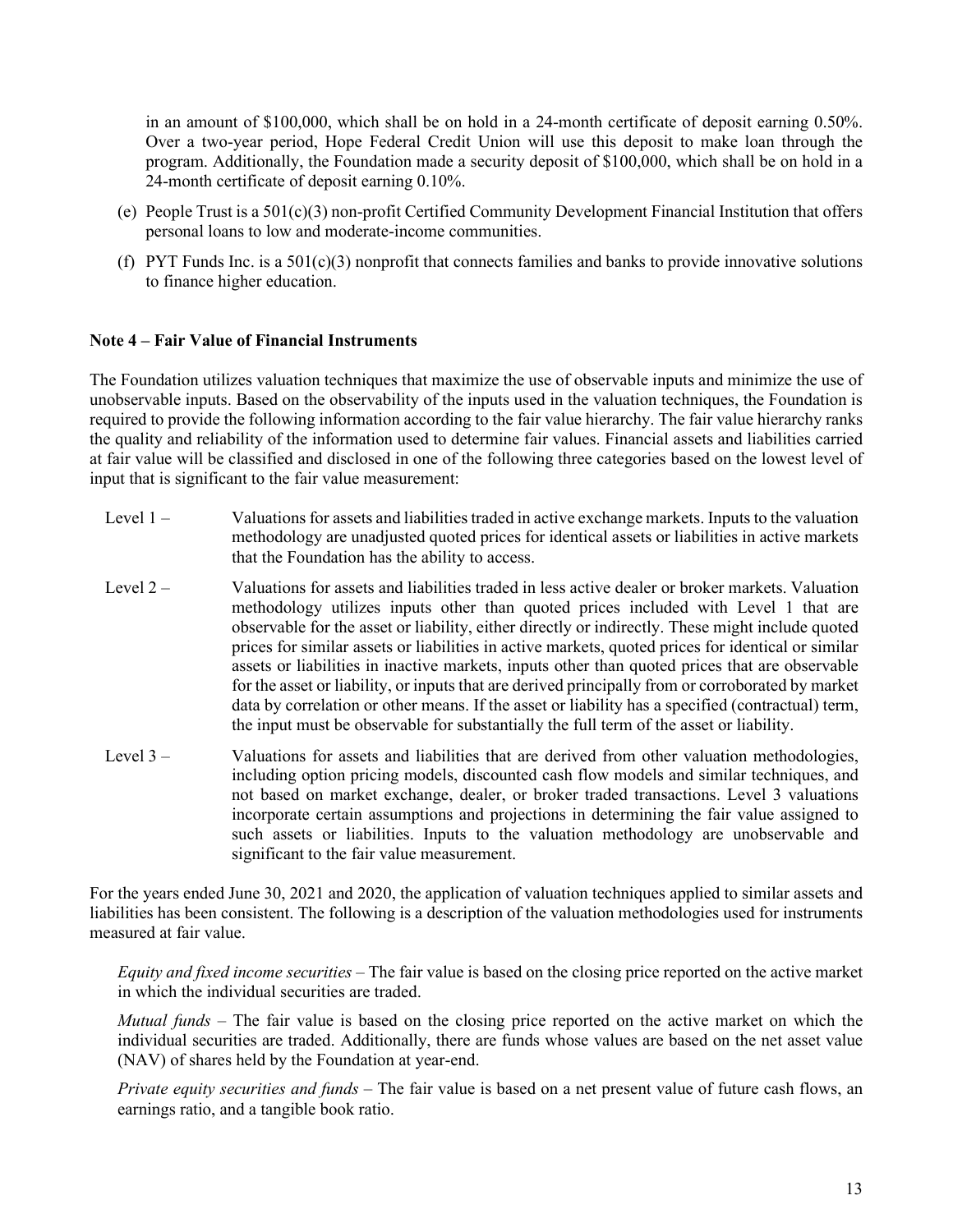*Beneficial interests in charitable trusts and annuity insurance contracts receivable* – The fair value is based on the net present value of estimated future cash flows.

*Agency arrangement liabilities* – The fair value is based on the present value of the estimated future cash payments.

*Annuity contracts payable* – The fair value is based on estimated amounts due to income beneficiaries, which is based on the net present value of estimated future cash payments.

*Contributions receivable* – The fair value is based on the net present value of future cash flows at a discount rate determined at the date the unconditional promise is received. Only contributions with payments receivable in excess of one year at the time of the contribution are recorded on a discounted basis.

The methods described above may produce a fair value calculation that may not be indicative of net realizable value or reflective of future fair values. Furthermore, while the Foundation believes its valuation methods are appropriate and consistent with other market participants, the use of different methodologies or assumptions to determine the fair value of certain financial instruments could result in a different fair value measurement at the reporting date.

#### Fair value on a recurring basis

The balances of assets measured at fair value on a recurring basis within the fair value hierarchy as of June 30, 2021, are as follows:

|                                                                                                     | Level 1                                      | Level 2                                                               | Level 3                    | Total                                                                |
|-----------------------------------------------------------------------------------------------------|----------------------------------------------|-----------------------------------------------------------------------|----------------------------|----------------------------------------------------------------------|
| Equity securities<br>Fixed income securities<br>Mutual funds<br>Private equity securities and funds | \$<br>8,318,072<br>17,229,492<br>350,268,011 | <sup>\$</sup><br>$\blacksquare$<br>۰<br>$\overline{\phantom{a}}$<br>- | $\mathcal{S}$<br>9,734,300 | 8,318,072<br><sup>\$</sup><br>17,229,492<br>350,268,011<br>9,734,300 |
| Investments in the fair value hierarchy                                                             | 375,815,575                                  |                                                                       | 9,734,300                  | 385,549,875                                                          |
| Investments measured at NAV*                                                                        |                                              |                                                                       |                            | 122,277,962                                                          |
| Total investments at fair value                                                                     |                                              |                                                                       |                            | 507,827,837                                                          |
| Beneficial interests in charitable trusts<br>Annuity insurance contracts receivable                 |                                              | -                                                                     | 7,711,699<br>177,511       | 7,711,699<br>177,511                                                 |
| Other assets at fair value                                                                          |                                              |                                                                       | 7,889,210                  | 7,889,210                                                            |
| Total assets at fair value                                                                          | \$375,815,575                                | -S<br>$\overline{\phantom{a}}$                                        | \$17,623,510               | \$515,717,047                                                        |

In accordance with Accounting Standards Board Codification Subtopic 810-10, certain investments that were measured at NAV per share (or its equivalent) have not been classified in the fair value hierarchy. The fair values presented in this table are intended to permit reconciliation of the fair value hierarchy to the line items presented on the combined statements of financial position.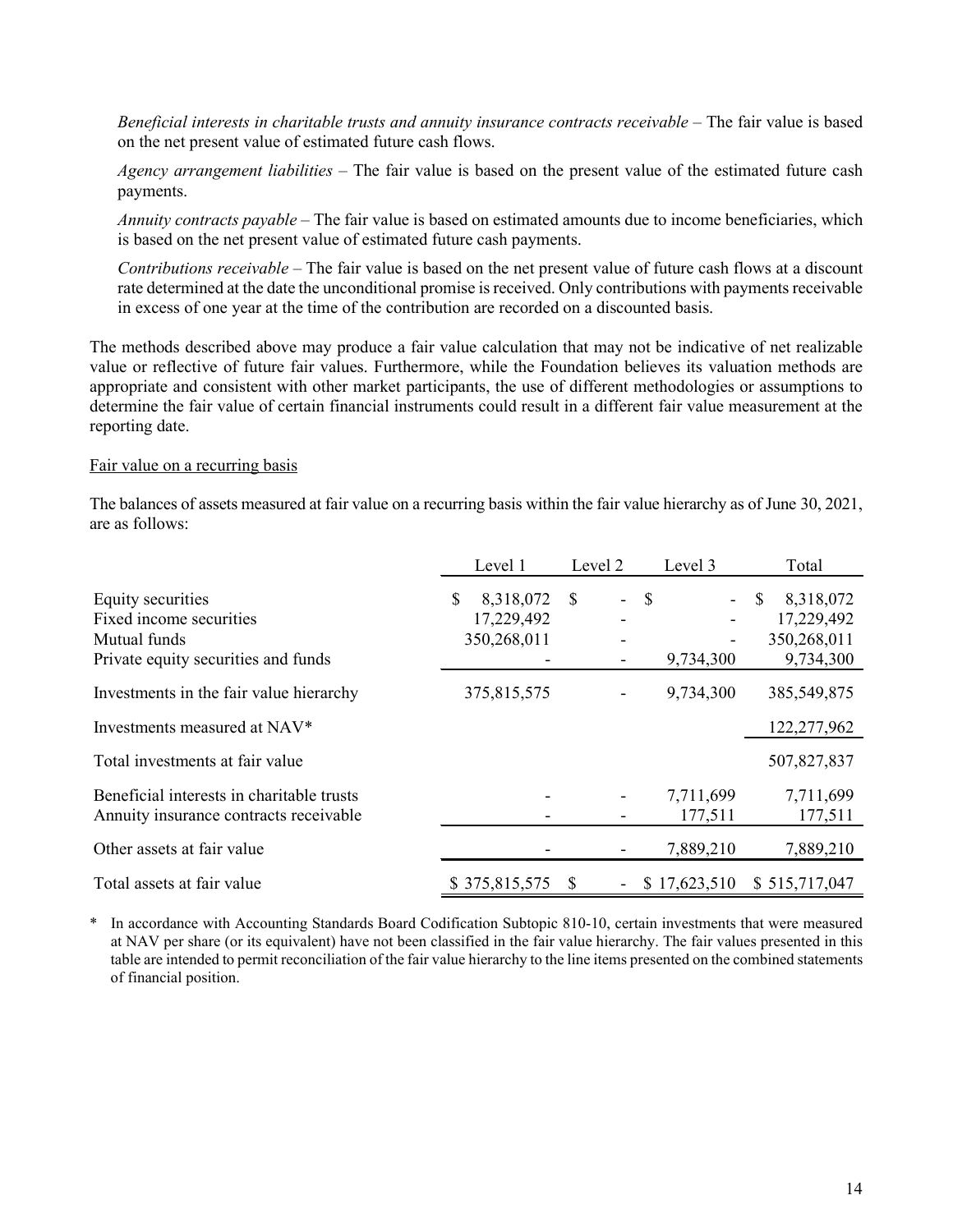The balances of liabilities measured at fair value on a recurring basis within the fair value hierarchy as of June 30, 2021, are as follows:

|                                                             | Level 1                  | Level 2                                         | Level 3 | Total                       |
|-------------------------------------------------------------|--------------------------|-------------------------------------------------|---------|-----------------------------|
| Agency arrangement liabilities<br>Annuity contracts payable | $\overline{\phantom{0}}$ | $-$ \$49,815,928 \$<br>$\overline{\phantom{0}}$ | 395,590 | $-$ \$49,815,928<br>395,590 |
| Total liabilities at fair value                             |                          | $-$ \$49,815,928 \$395,590 \$50,211,518         |         |                             |

#### Fair value on a nonrecurring basis

The balance of assets measured at fair value on a nonrecurring basis within the fair value hierarchy as of June 30, 2021, are as follows:

|                          | evel 1 | Level 2 | Level 3                       | Total |
|--------------------------|--------|---------|-------------------------------|-------|
| Contributions receivable |        |         | $-$ \$ 3,551,296 \$ 3,551,296 |       |

#### Fair value on a recurring basis

The balances of assets measured at fair value on a recurring basis within the fair value hierarchy as of June 30, 2020, are as follows:

|                                                                                                     | Level 1                                     | Level 2                         | Level 3                   | Total                                                    |
|-----------------------------------------------------------------------------------------------------|---------------------------------------------|---------------------------------|---------------------------|----------------------------------------------------------|
| Equity securities<br>Fixed income securities<br>Mutual funds<br>Private equity securities and funds | \$<br>4,349,323<br>3,371,921<br>278,704,132 | <sup>\$</sup><br>$\blacksquare$ | $\mathbf{s}$<br>8,373,571 | 4,349,323<br>\$<br>3,371,921<br>278,704,132<br>8,373,571 |
| Investments in the fair value hierarchy                                                             | 286, 425, 376                               |                                 | 8,373,571                 | 294,798,947                                              |
| Investments measured at NAV*                                                                        |                                             |                                 |                           | 91,732,582                                               |
| Total investments at fair value                                                                     |                                             |                                 |                           | 386,531,529                                              |
| Beneficial interests in charitable trusts<br>Annuity insurance contracts receivable                 |                                             |                                 | 6,993,561<br>193,656      | 6,993,561<br>193,656                                     |
| Other assets at fair value                                                                          |                                             |                                 | 7,187,217                 | 7,187,217                                                |
| Total assets at fair value                                                                          | \$286,425,376                               | \$<br>$\overline{\phantom{a}}$  | \$15,560,788              | \$393,718,746                                            |

\* In accordance with Accounting Standards Board Codification Subtopic 810-10, certain investments that were measured at NAV per share (or its equivalent) have not been classified in the fair value hierarchy. The fair values presented in this table are intended to permit reconciliation of the fair value hierarchy to the line items presented on the combined statements of financial position.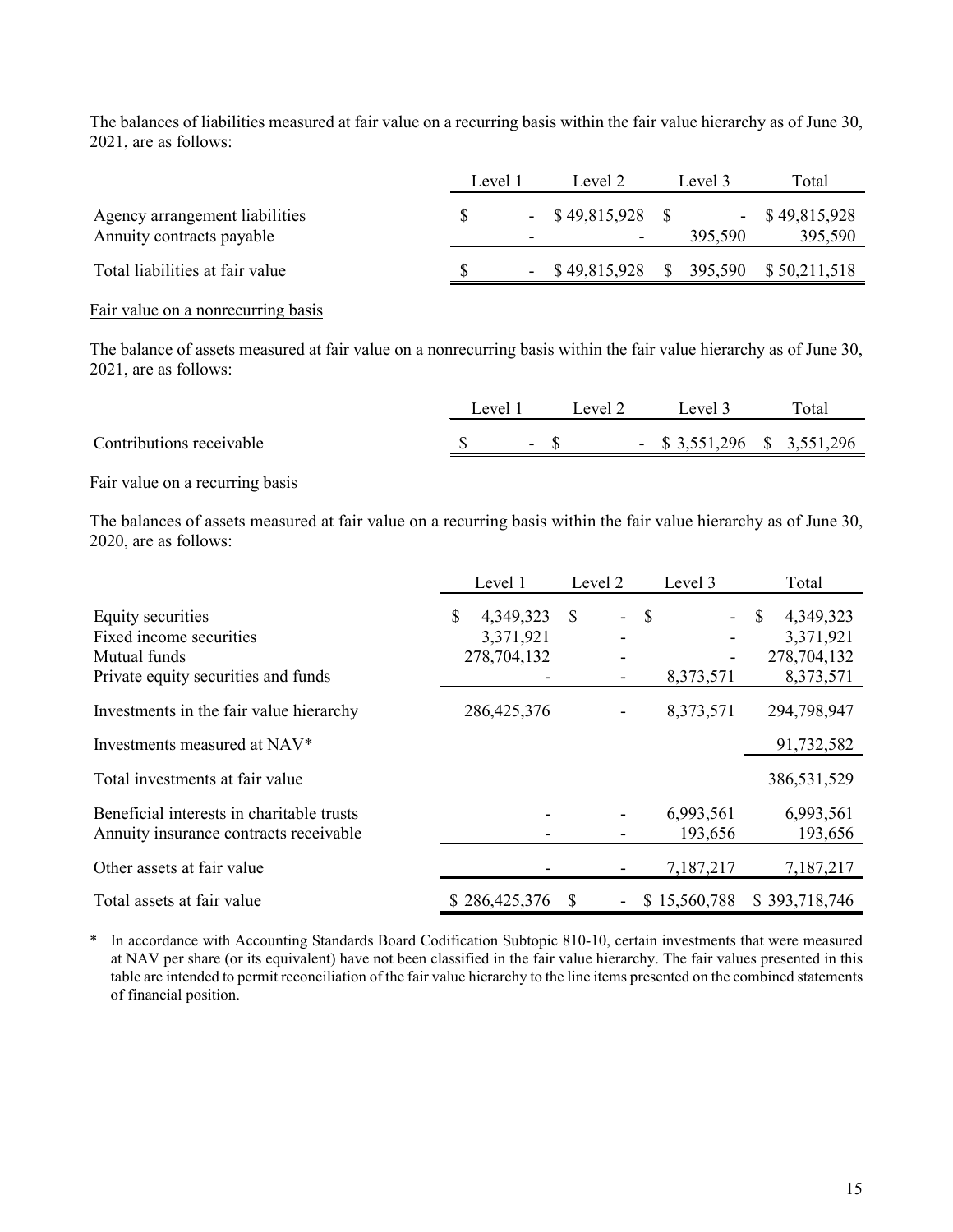The balances of liabilities measured at fair value on a recurring basis within the fair value hierarchy as of June 30, 2020, are as follows:

|                                                             | Level 1                  | Level 2             | Level 3 | Total                        |
|-------------------------------------------------------------|--------------------------|---------------------|---------|------------------------------|
| Agency arrangement liabilities<br>Annuity contracts payable | $\overline{\phantom{0}}$ | $-$ \$39,479,551 \$ | 448.990 | $-$ \$ 39,479,551<br>448,990 |
| Total liabilities at fair value                             |                          | $-$ \$39,479,551 \$ |         | 448,990 \$39,928,541         |

#### Fair value on a nonrecurring basis

The balance of assets measured at fair value on a nonrecurring basis within the fair value hierarchy as of June 30, 2020, is as follows:

|                          | evel |        | revel 2 | Level 3                       | Total |
|--------------------------|------|--------|---------|-------------------------------|-------|
| Contributions receivable |      | $\sim$ |         | $-$ \$ 2,690,361 \$ 2,690,361 |       |

The significance of transfers between levels is evaluated based upon the nature of the investment and the size of the transfer relative to total net assets available for benefits. For the years ended June 30, 2021 and 2020, there were no significant transfers into or out of Level 3.

Redemption of certain investments is subject to terms provided in the investment agreement, which may change depending on market conditions. Gains and losses (realized and unrealized) are included in changes in net assets for the year and are reported in the accompanying combined statements of activities and include the following for the years ended June 30:

|                                                                                | 2021                                      | 2020        |
|--------------------------------------------------------------------------------|-------------------------------------------|-------------|
| Realized and unrealized gains on investments, net<br>Less: Investment expenses | $$75,944,129$ $$2,754,243$<br>(2,758,790) | (1,982,868) |
| Realized and unrealized gains on investments, net                              | \$73,185,339 \$771,375                    |             |

In connection with the Foundation's interest in limited partnerships that invest in private equity funds, the Foundation has entered into contractual agreements that entitle the Foundation to receive distributions from a specified list of funds, while obligating the Foundation to make payments of committed capital to the same underlying funds. Capital contributions are due in such amounts as determined by the general partners of the limited partnerships in which the Foundation is invested. There is no limit to the amount that may be called in a given year.

The following table summarizes the Foundation's investments measured at fair value based on NAV per share as of June 30, 2021:

|                      | Redemption  | Redemption         | 2021                       | 2020         |
|----------------------|-------------|--------------------|----------------------------|--------------|
|                      | Frequency   | Notice Period      | Fair Value                 | Fair Value   |
| Limited partnerships | Various (a) | Various (a)        | \$78,151,370               | \$62,248,906 |
| Hedge funds          | Various (b) | Various (b)        | 31,092,094                 | 22,898,403   |
| Private equity funds | None $(c)$  | Not applicable (c) | 13,034,498                 | 6,585,273    |
|                      |             |                    | \$122,277,962 \$91,732,582 |              |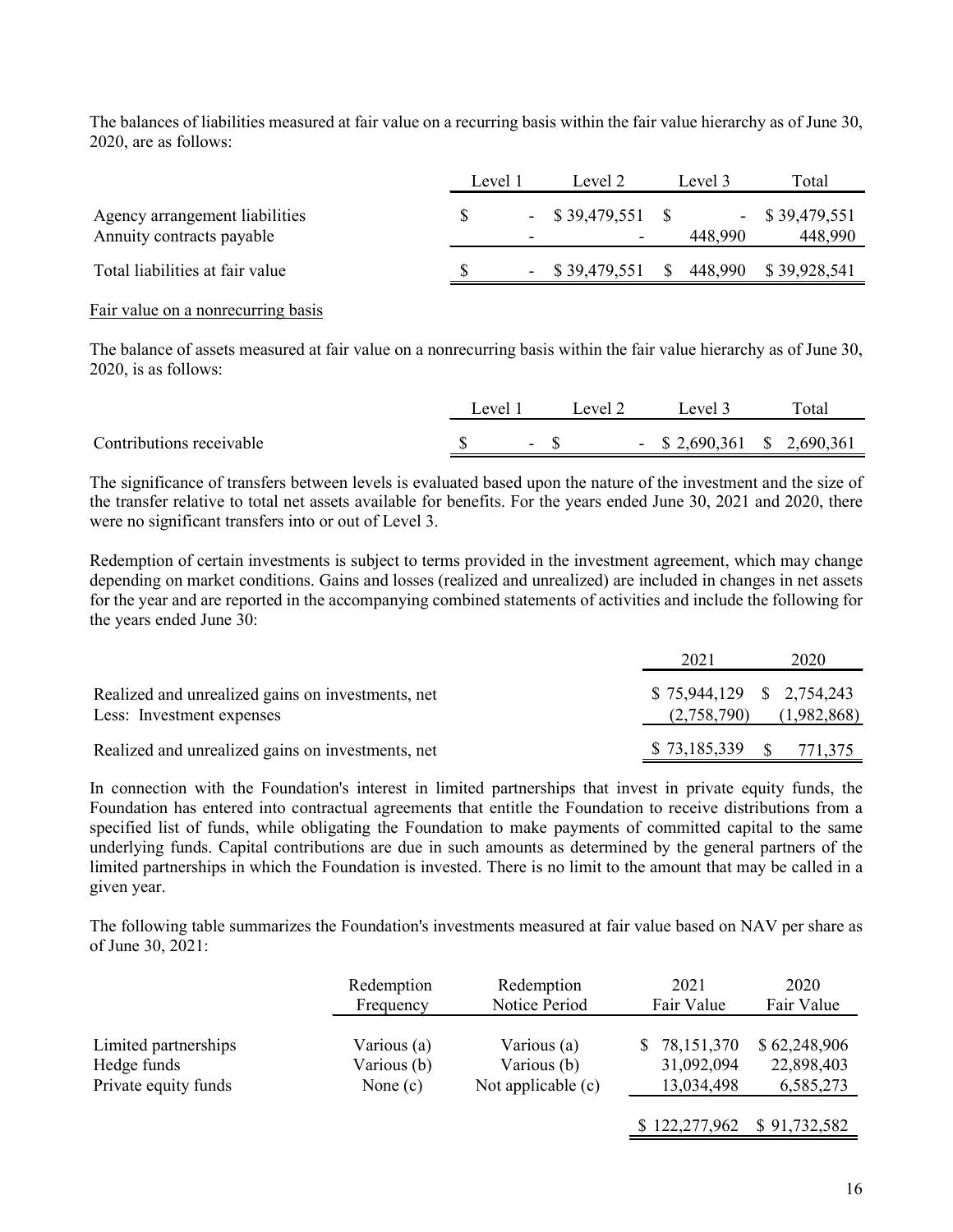- (a) Limited partnerships totaling approximately \$75.2 million may be redeemed monthly with 10 to 90 days' notice as of June 30, 2021. The Foundation has unfunded commitments totaling approximately \$2.9 million and \$3.1 million as of June 30, 2021 and 2020, respectively. Limited partnerships totaling approximately \$2.9 million cannot be redeemed. Rather, distributions are received through the liquidation of partnerships' assets.
- (b) A hedge fund with a fair value of approximately \$4.5 million as of June 30, 2021, which may be redeemed monthly with 60 days' notice. Any withdrawal requests that exceed 10% of the total partners' capital in the fund may be reduced by the hedge fund.

Hedge funds with fair values totaling approximately \$11.5 million as of June 30, 2021, which may be redeemed quarterly with 60 days' notice.

A hedge fund with a fair value of approximately \$7.1 million as of June 30, 2021, which may be redeemed quarterly with 65 days' notice.

A hedge fund with a fair value of approximately \$5.1 million as of June 30, 2021, which may be redeemed semi-annually with 60 days' notice. The investment has a two year lock up period beginning on the date of the investment. The release of the lock up period expires in May 2022, at which time semi-annual redemptions can be requested.

A hedge fund with a fair value of approximately \$3.0 million as of June 30, 2021, which may be redeemed quarterly with 45 days' notice.

(c) The Foundation's investments in private equity funds may not be redeemed. The majority of distributions are received through the liquidation of fund assets. The following table presents the period of time over which the Foundation expects the underlying assets to be liquidated and the unfunded commitments to be paid:

|                               |                            | 2021                                | 2020                   |                         |  |
|-------------------------------|----------------------------|-------------------------------------|------------------------|-------------------------|--|
| Date by Which Funds           | Fair<br>Unfunded           |                                     | Fair                   | Unfunded                |  |
| are Expected to be Liquidated | Value                      | Commitment                          | Value                  | Commitment              |  |
| October 2022<br>December 2024 | 1,010,188<br>S.<br>887,235 | 843,709<br><sup>\$</sup><br>805,468 | \$1,027,723<br>758,913 | S<br>873,709<br>865,962 |  |
| April 2028                    | 354,644                    | 2,578,797                           |                        |                         |  |
| January 2029                  | 362,060                    | 2,658,195                           | 74,895                 | 2,826,422               |  |
| October 2029                  | 457,995                    | 1,594,128                           | 52,235                 | 1,947,765               |  |
| June 2030                     | 743,559                    | 1,904,410                           |                        |                         |  |
| November 2030                 |                            | 3,000,000                           |                        |                         |  |
| January 2031                  | 700,043                    |                                     |                        |                         |  |
| November 2035                 | 773,298                    |                                     |                        |                         |  |
| None $(d)$                    | 7,745,476                  | 9,350,765                           | 4,671,507              | 9,775,309               |  |
|                               | \$13,034,498               | \$22,735,472                        | \$6,585,273            | \$16,289,167            |  |

(d) The Foundation may not withdraw funds from two investments; however, the partnership interests total a fair value of approximately \$1,580,000 and unfunded commitments of \$2,255,000 may be transferred to another entity with the prior approval of the general partner.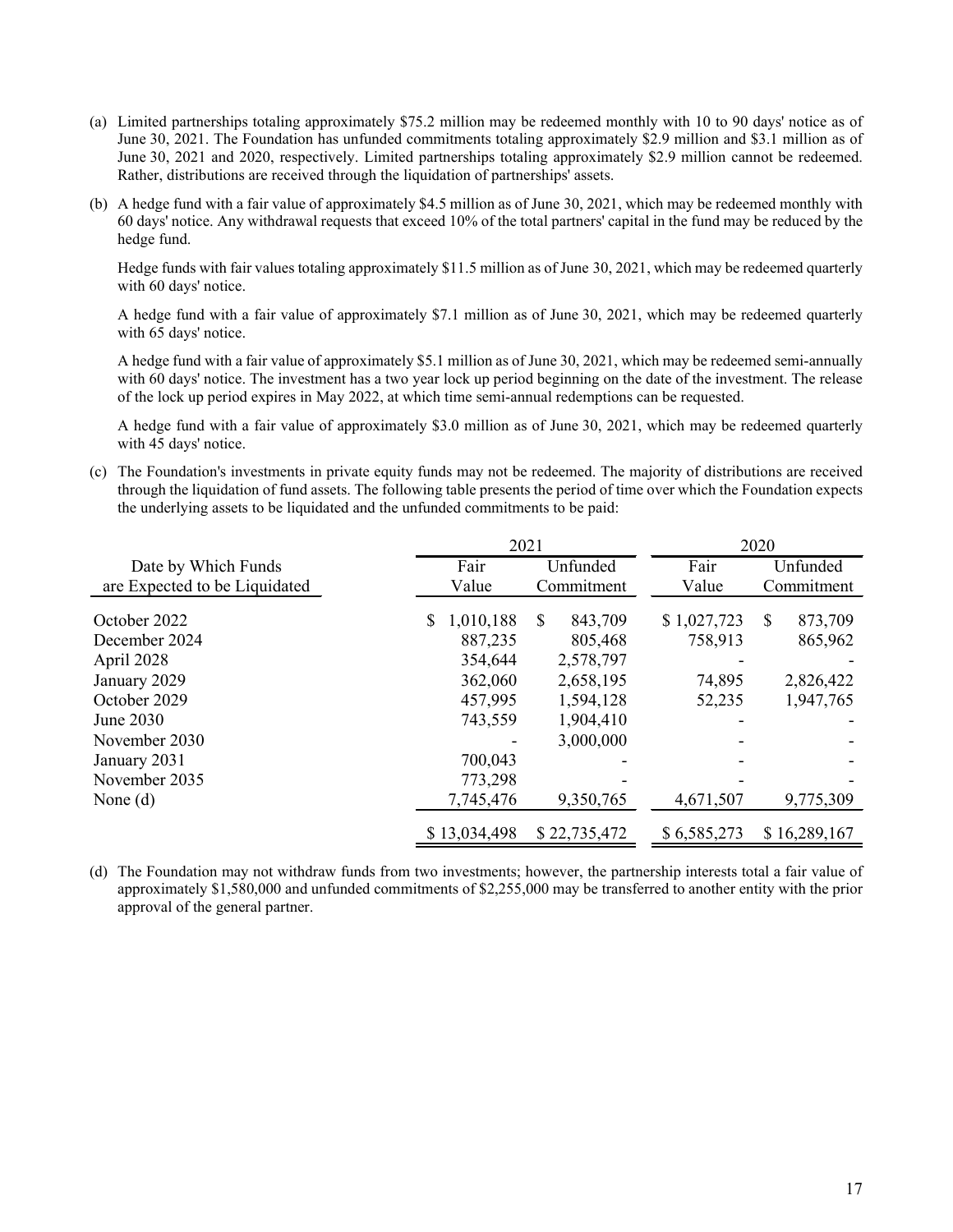The changes in Level 3 assets and liabilities measured at fair value on a recurring basis are summarized as follows:

|                                            |             | <b>Beneficial Interests</b> |           |
|--------------------------------------------|-------------|-----------------------------|-----------|
|                                            | Private     | in Charitable Trusts        | Annuity   |
|                                            | Equity      | and Annuity                 | Contracts |
|                                            | Securities  | <b>Insurance Contracts</b>  | Payable   |
| Balance, July 1, 2019                      | \$5,054,000 | \$6,777,679                 | \$525,762 |
| Change in present value                    |             | 946,719                     | 6,822     |
| Net realized and unrealized gains (losses) | 2,961,155   | (9,744)                     |           |
| Sales                                      | (371, 584)  |                             |           |
| Transfer                                   | 730,000     |                             |           |
| Payments received                          |             | (527, 437)                  |           |
| Payments made                              |             |                             | (83, 594) |
| Balance, June 30, 2020                     | 8,373,571   | 7,187,217                   | 448,990   |
| Change in present value                    |             | 576,139                     | 17,197    |
| Net realized and unrealized gains          | 839,229     |                             |           |
| Contributions                              | 521,500     | 665,488                     |           |
| Payments received                          |             | (539, 634)                  |           |
| Payments made                              |             |                             | (70, 597) |
| Balance, June 30, 2021                     | \$9,734,300 | \$7,889,210                 | \$395,590 |

The following table represents the Foundation's Level 3 financial instruments, the valuation techniques used to measure the fair value of those financial instruments, and the significant unobservable inputs and the ranges of values for those inputs:

|                                       | Private<br>Equity<br>Securities                                                 | <b>Beneficial Interests</b><br>in Charitable Trusts<br>and Annuity<br><b>Insurance Contracts</b> | Annuity<br>Contracts Payable                                                                    | Contributions<br>Receivable                                                                                      |
|---------------------------------------|---------------------------------------------------------------------------------|--------------------------------------------------------------------------------------------------|-------------------------------------------------------------------------------------------------|------------------------------------------------------------------------------------------------------------------|
| Fair value at<br>June 30, 2021        | \$9,734,300                                                                     | \$7,889,210                                                                                      | \$395,590                                                                                       | \$3,551,296                                                                                                      |
| Fair value at<br>June 30, 2020        | \$8,373,571                                                                     | \$7,187,217                                                                                      | \$448,990                                                                                       | \$2,690,361                                                                                                      |
| Principal<br>Valuation<br>Technique   | Discounted<br>Cash Flow;<br>Earnings<br>Ratio;<br>Tangible<br><b>Book Ratio</b> | Discounted<br>Cash Flow                                                                          | Discounted<br>Cash Flow                                                                         | Discounted<br>Cash Flow                                                                                          |
| Significant<br>Unobservable<br>Inputs | Discount rate;<br>Earnings<br>Multiple;<br>Tangible<br><b>Book</b><br>Multiple  | Mortality tables;<br>Discount rate<br>based on the<br>Daily Treasury<br>Yield Curve Rate         | Mortality tables;<br>Discount rate<br>based on the<br>Daily Treasury<br><b>Yield Curve Rate</b> | Discount rate based<br>on the Daily<br><b>Treasury Yield</b><br>Curve Rate at<br>the date of the<br>contribution |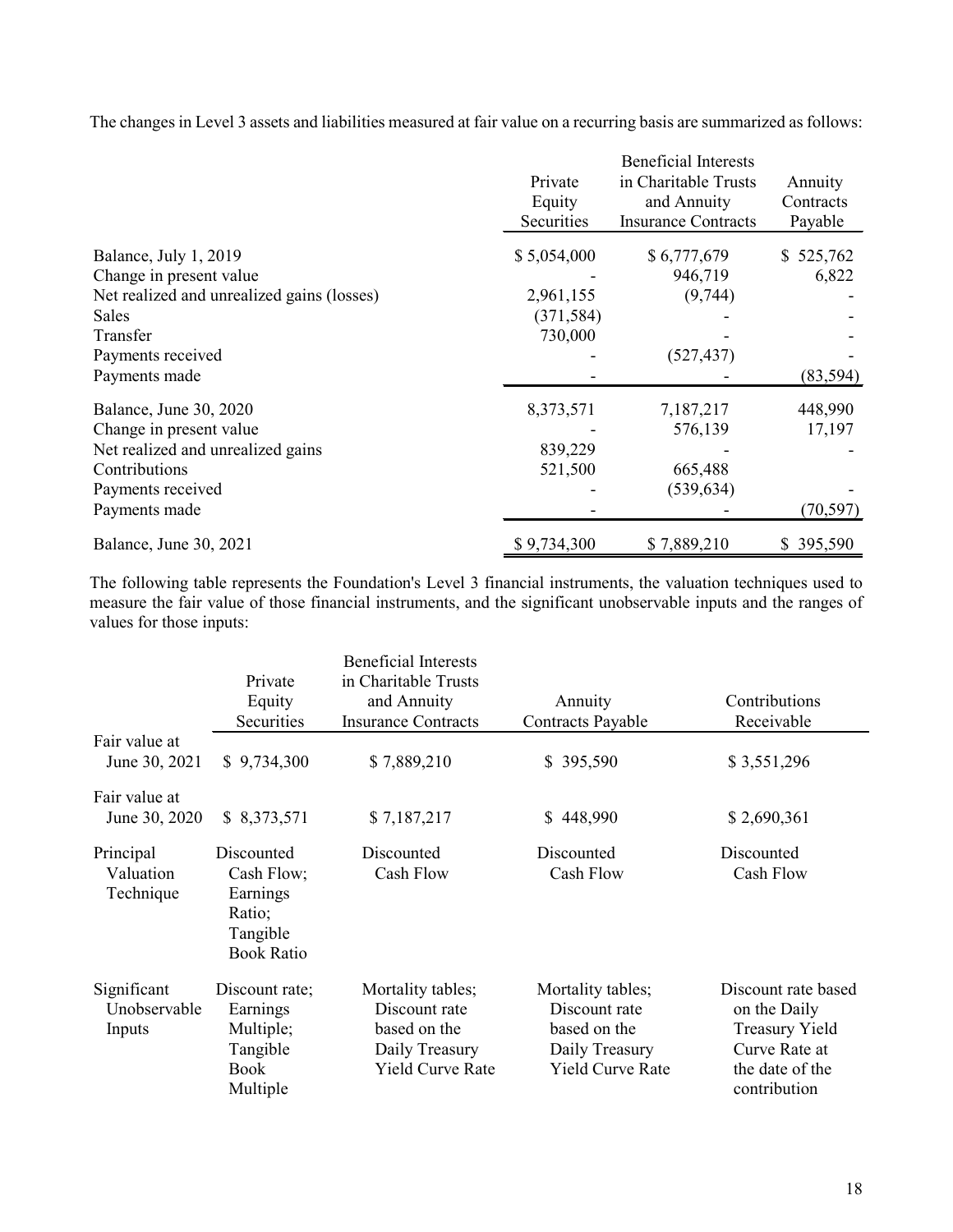|                                                                | Private<br>Equity<br>Securities     | <b>Beneficial Interests</b><br>in Charitable Trusts<br>and Annuity<br>Insurance Contracts         | Annuity<br>Contracts Payable                                                                      | Contributions<br>Receivable |
|----------------------------------------------------------------|-------------------------------------|---------------------------------------------------------------------------------------------------|---------------------------------------------------------------------------------------------------|-----------------------------|
| Range of<br>Significant<br>Input<br>Values at<br>June 30, 2021 | $11.75\%$ ; 9.0x;<br>$1.40 - 1.50x$ | 2016 "Period Life"<br>Table" from<br>from the Office<br>of the Chief<br>Actuary; 0.87% -<br>2.06% | 2016 "Period Life"<br>Table" from<br>from the Office<br>of the Chief<br>Actuary; .46% -<br>2.00%  | N/A                         |
| Range of<br>Significant<br>Input<br>Values at<br>June 30, 2020 | $10.75\%$ ; 9.0x;<br>$1.20 - 1.35x$ | 2016 "Period Life"<br>Table" from<br>from the Office<br>of the Chief<br>Actuary; 1.87% -<br>2.52% | 2016 "Period Life"<br>Table" from<br>from the Office<br>of the Chief<br>Actuary; 2.52% -<br>2.98% | N/A                         |

#### **Note 5 – Investments at Cost**

Investments at cost consist of the following as of June 30:

|                                                     | 2021                                | 2020   |
|-----------------------------------------------------|-------------------------------------|--------|
| Interest in privately held companies<br>Real estate | $$3,535,492$ $$3,952,603$<br>36,000 | 36,000 |
| Total                                               | $$3,571,492$ $$3,988,603$           |        |

The Foundation's investments in privately held companies are made up primarily of ownership interests in three companies. As of June 30, 2021, these investments are carried at an adjusted cost of approximately \$2,780,000. As of and during the most recent reporting period for the companies, the Foundation's share of the combined owners' equity was approximately \$2,780,000, and the Foundation's share of net income was approximately \$48,000. As of June 30, 2020, these investments were carried at an adjusted cost of approximately \$3,190,000. As of and during the most recent reporting period for the companies, the Foundation's share of the combined owners' equity was approximately \$3,190,000, and the Foundation's share of net income was approximately \$58,000. The remaining real estate investments held by the Foundation include various pieces of residential and commercial land and buildings throughout the state of Arkansas, which were contributed by donors.

## **Note 6 – Annuity Contracts**

The Foundation is the recipient of gifts of assets under gift annuity arrangements whereby the Foundation has agreed to make quarterly payments at a fixed interest rate to the donors during their lifetime. Upon the death of the last surviving annuitant, the remaining assets are either endowed to be maintained in perpetuity or will be distributed to a designated beneficiary in accordance with the gift instrument. The fair market value of the assets at the time they were contributed is included as an investment in the Foundation's accompanying combined statements of financial position and a liability has been recorded for the present value of the anticipated future payments to be made to the donors based on their estimated remaining lives, utilizing the Daily Treasury Yield Curve Rate to discount annuities.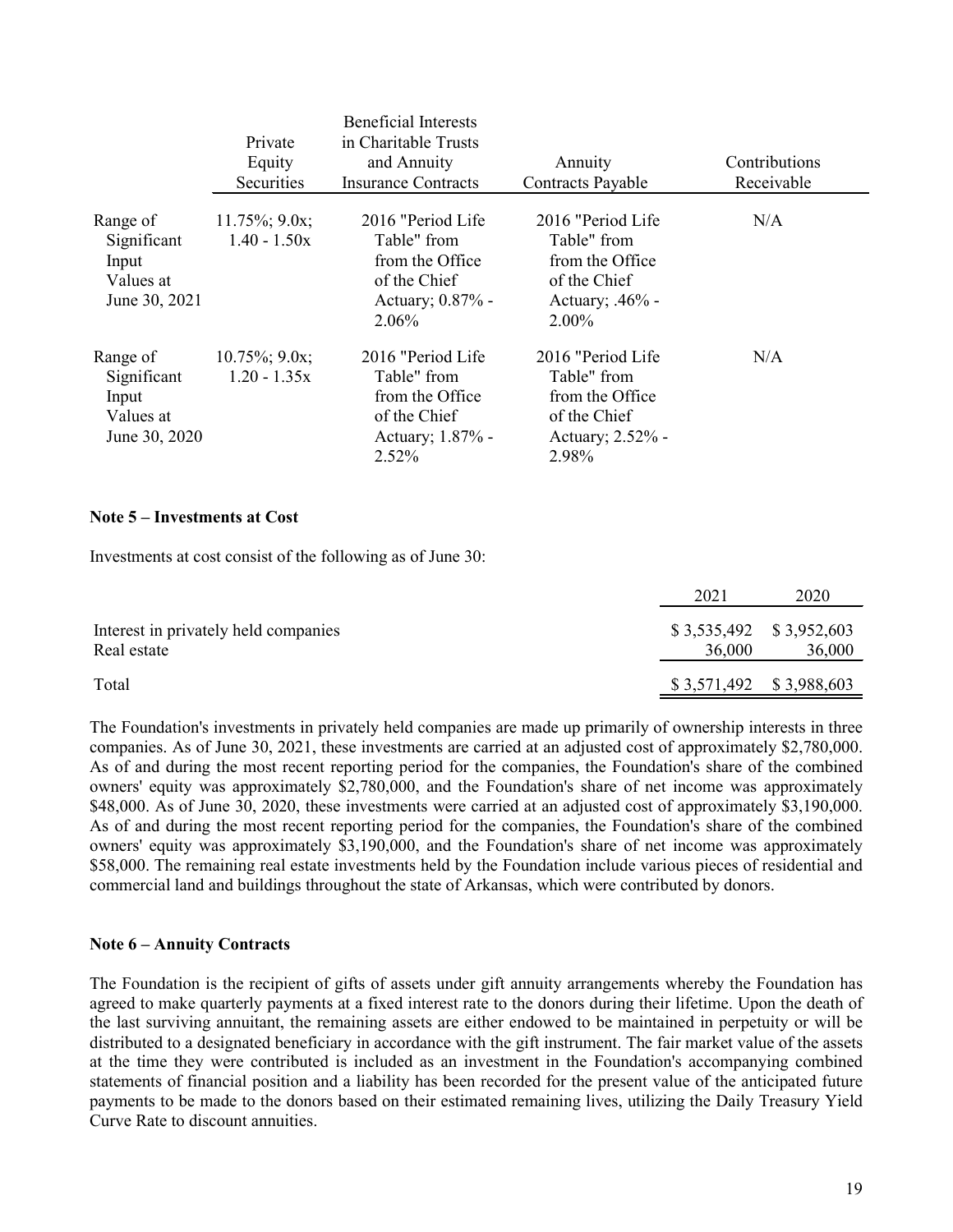The balances related to annuities are as follows as of June 30:

|                                                                                                  | 2021 |                                  |              | 2020                            |
|--------------------------------------------------------------------------------------------------|------|----------------------------------|--------------|---------------------------------|
| Annuity insurance contracts receivable<br>Investments at fair value<br>Annuity contracts payable | S.   | 177,511<br>565,494<br>(395, 590) | \$           | 193,656<br>514,326<br>(448,990) |
| Annuity contracts surplus                                                                        |      | 347,415                          | $\mathbb{S}$ | 258,992                         |

## **Note 7 – Property and Equipment**

Property and equipment are comprised of the following as of June 30:

|                                                                                 | 2021                    |   | 2020                          |
|---------------------------------------------------------------------------------|-------------------------|---|-------------------------------|
| Land<br><b>Building</b><br>Furniture and equipment                              | \$<br>$\sim$<br>746,207 | S | 175,000<br>110,000<br>736,726 |
| Property and equipment operating assets, cost<br>Less: accumulated depreciation | 746,207<br>(468,312)    |   | 1,021,726<br>(408, 570)       |
| Property and equipment operating assets, net<br>Property held-for-sale          | 277,895<br>157,700      |   | 613,156<br>157,700            |
| Property and equipment, net                                                     | \$<br>435,595           | S | 770,856                       |

Depreciation expense on property and equipment totaled approximately \$73,000 and \$77,000 for the years ended June 30, 2021 and 2020, respectively.

## **Note 8 – Grants and Scholarships**

Civic areas benefiting from the Foundation's grants, including grants distributed on behalf of agency arrangement liabilities, as a percentage of total grants during the years ended June 30, are as follows:

|                         | 2021       | 2020       |
|-------------------------|------------|------------|
| Education               | 47%        | 64%        |
| Communities<br>Families | 25%<br>22% | 17%<br>12% |
| Health                  | 6%         | $7\%$      |
| Total                   | 100%       | 100%       |

## **Note 9 – Endowments**

The Foundation's endowments consist of approximately 1,600 individual funds established for a variety of purposes. The Foundation has no donor-restricted endowment funds restricted in perpetuity due to the variance power of the Foundation and the fact that the governing documents of the Foundation allow for invasion of principal. Instead all funds with donor restriction are restricted due to time or purpose. As required by U.S. GAAP, net assets associated with endowment funds are classified and reported based on the existence or absence of donor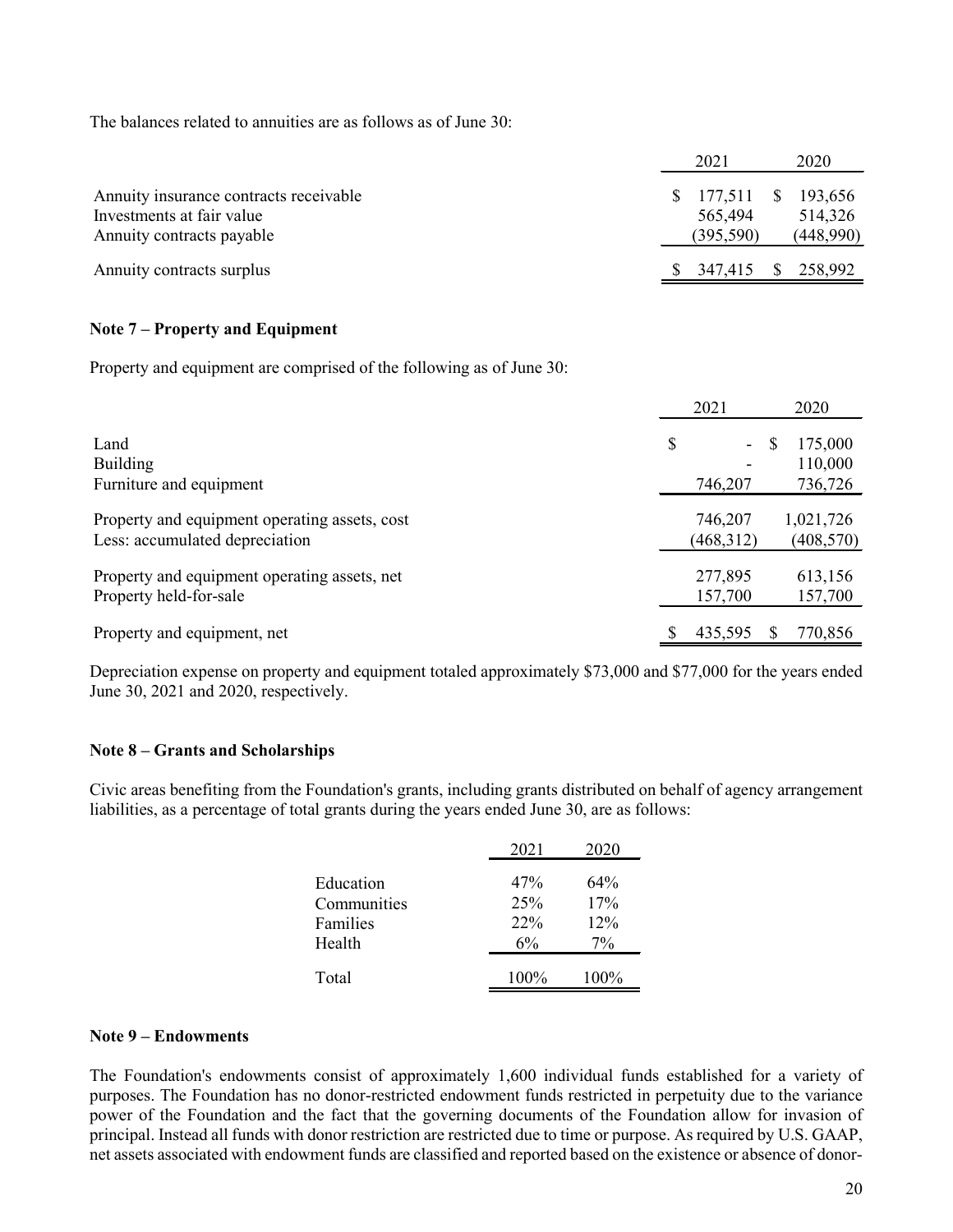imposed restrictions. As such, all endowment funds are classified as either with or without donor restriction in the accompanying combined statements of financial position.

Endowment net asset composition by type of fund and changes in board-designated endowment net assets for the year ended June 30, is as follows:

|                                                           | Without       | With         |               |
|-----------------------------------------------------------|---------------|--------------|---------------|
|                                                           | Donor         | Donor        |               |
|                                                           | Restrictions  | Restrictions | Total         |
| Endowment net assets, July 1, 2019<br>Investment income:  | \$176,332,285 | \$6,921,604  | \$183,253,889 |
| Interest and dividends                                    | 4,575,879     |              | 4,575,879     |
| Net gains on investments (realized and unrealized)        | 70,515        |              | 70,515        |
| Total investment income                                   | 4,646,394     |              | 4,646,394     |
| Contributions                                             | 9,752,106     | 350,000      | 10,102,106    |
| Net reclassification to endowment assets                  | (162, 625)    | (364, 167)   | (526, 792)    |
| Appropriation of endowment assets for expenditure         | (9,486,903)   |              | (9,486,903)   |
| Other changes                                             | 40,261        | 299,644      | 339,905       |
| Total changes                                             | 4,789,233     | 285,477      | 5,074,710     |
| Endowment net assets, June 30, 2020<br>Investment income: | 181, 121, 518 | 7,207,081    | 188,328,599   |
| Interest and dividends                                    | 3,293,146     |              | 3,293,146     |
| Net gains on investments (realized and unrealized)        | 50,464,374    |              | 50,464,374    |
| Total investment income                                   | 53,757,520    |              | 53,757,520    |
| Contributions                                             | 66,294,171    | 1,000,000    | 67,294,171    |
| Net reclassification from endowment assets                | 755,846       | (762,000)    | (6,154)       |
| Appropriation of endowment assets for expenditure         | (8,348,312)   |              | (8,348,312)   |
| Other changes                                             | 17,116        | 347,622      | 364,738       |
| Total changes                                             | 112,476,341   | 585,622      | 113,061,963   |
| Endowment net assets, June 30, 2021                       | \$293,597,859 | \$7,792,703  | \$301,390,562 |

Included in the Foundation's endowment net assets are term endowment funds. These funds require an establishing gift of at least \$100,000. A minimum balance of \$50,000 is required to be maintained for a period of three years. The balance of the funds in excess of the minimum is available for grant-making at any time. After three years, the entire balance of the funds will be available for grant-making.

The Foundation's investment strategy seeks to preserve the value of funds under management and to provide growth and income to support the charitable purposes for which endowment funds were created. Endowment assets are invested in a manner intended to produce a long-term average return, after inflation and net of investment and administrative costs, that exceeds charitable spending. The investment policy adopted by the board of directors is based on the total return concept. To satisfy current and long-term return objectives, the Foundation relies on both capital appreciation (realized and unrealized) and current yield (interest and dividends). Through a strategic asset allocation intended to achieve return objectives while minimizing risk, assets are invested in a diversified mix of equities, fixed-income instruments, cash, and alternative classes such as hedge funds and private equity investments.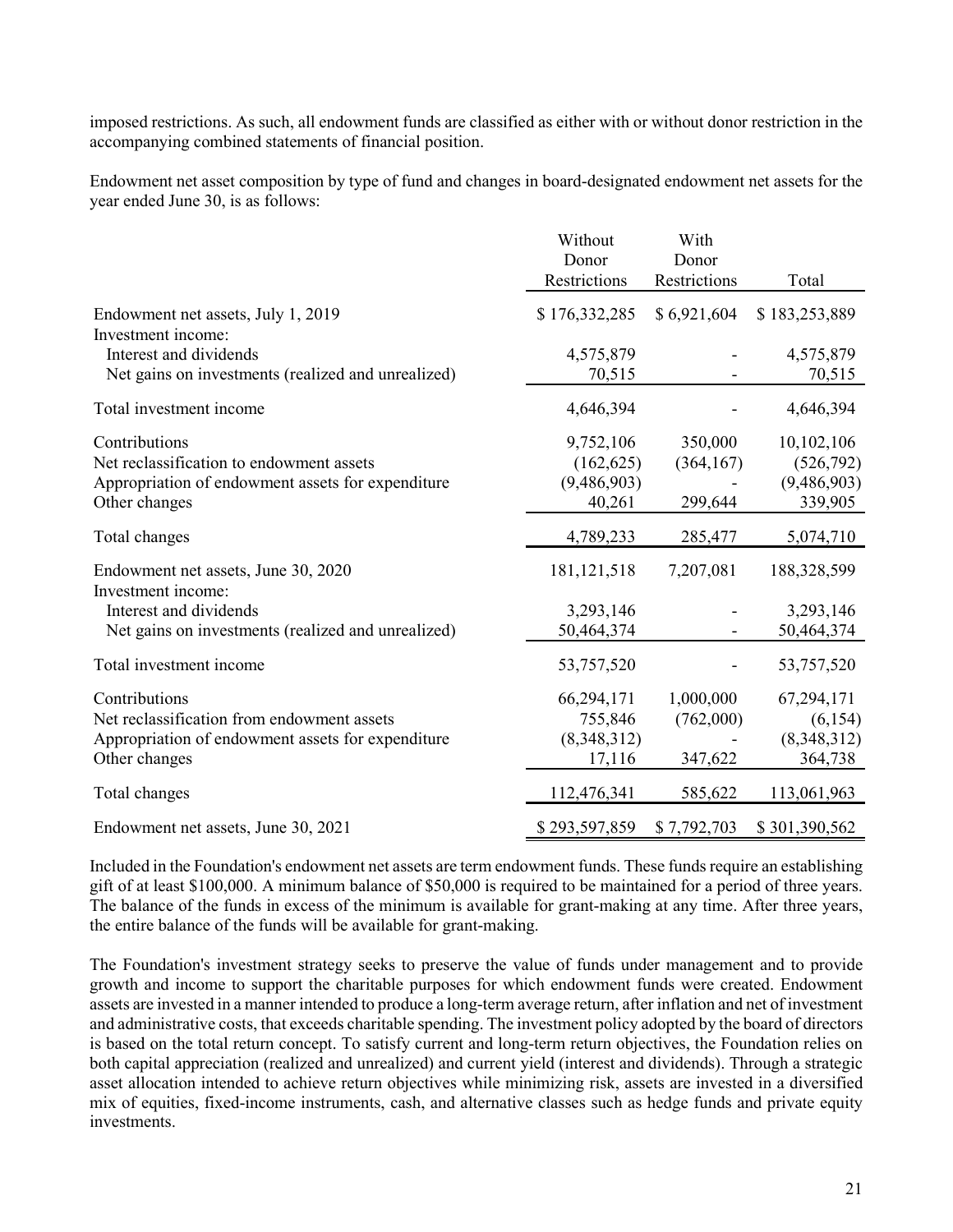Endowment assets are appropriated for expenditure by management based on availability of funds for distribution as calculated through the spending policy. The Foundation's spending policy provides an annual distribution of 4% of the grant making dollar's average ending market value of the previous 20 trailing quarters (if available), as calculated on the first day of the Foundation's fiscal year. The averaging method is designed to smooth charitable spending over time and protect the fund from the effects of inflation and investment return fluctuations.

## **Note 10 – Loan Guarantee**

During the year ended June 30, 2017, the Foundation guaranteed two loans totaling \$3,450,000 using endowed net assets. The loans were issued to the Helena Health Foundation, a  $501(c)(3)$  grant-making organization that focuses on improving healthcare in Phillips County. The funds serving as collateral for the loans were donated to the Foundation by the Helena Health Foundation in August 2002. The guaranteed money is classified as net assets with donor restrictions until the collateral is released by the lender. As part of the guarantee agreement, the Foundation is required to maintain a minimum balance in the fund equal to the greater of the outstanding loan balance or \$3,000,000. As the fund holds a balance in excess of the loan balance on June 30, 2021, and the Foundation does not anticipate paying out funds from this guarantee, the Foundation has no additional liability other than the funds previously endowed to the Helena Health Foundation.

During the year ended June 30, 2020, the Foundation guaranteed another loan totaling \$500,000 using nonendowed assets. The loan was issued to Aristotle Unified Communications, LLC to improve broadband internet signal in underserved areas within the state of Arkansas. The Foundation is required to maintain "unencumbered liquid assets" having an aggregate market value of not less than \$1,000,000 at all times. The Foundation does not anticipate paying out funds from this guarantee.

## **Note 11 – Related Party Transactions**

Certain members of the Foundation's board of directors and staff serve on the boards of, or are associated with, other charitable organizations. The Foundation distributed grants of approximately \$112,000 and \$79,000, and received contributions of approximately \$3,600,000 and \$233,000, during the years ended June 30, 2021, and 2020, respectively, to or from organizations that had such relationships with members of the Foundation's board of directors and staff.

## **Note 12 – Retirement Plans**

The Foundation maintains a defined contribution retirement plan (the Plan) in which eligible employees may contribute up to 100% of their annual wages, up to Internal Revenue Service limits, through payroll deductions. For participants employed at the end of the year, the Foundation contributed approximately \$130,000 and \$136,000 to the Plan for the years ended June 30, 2021 and 2020, respectively.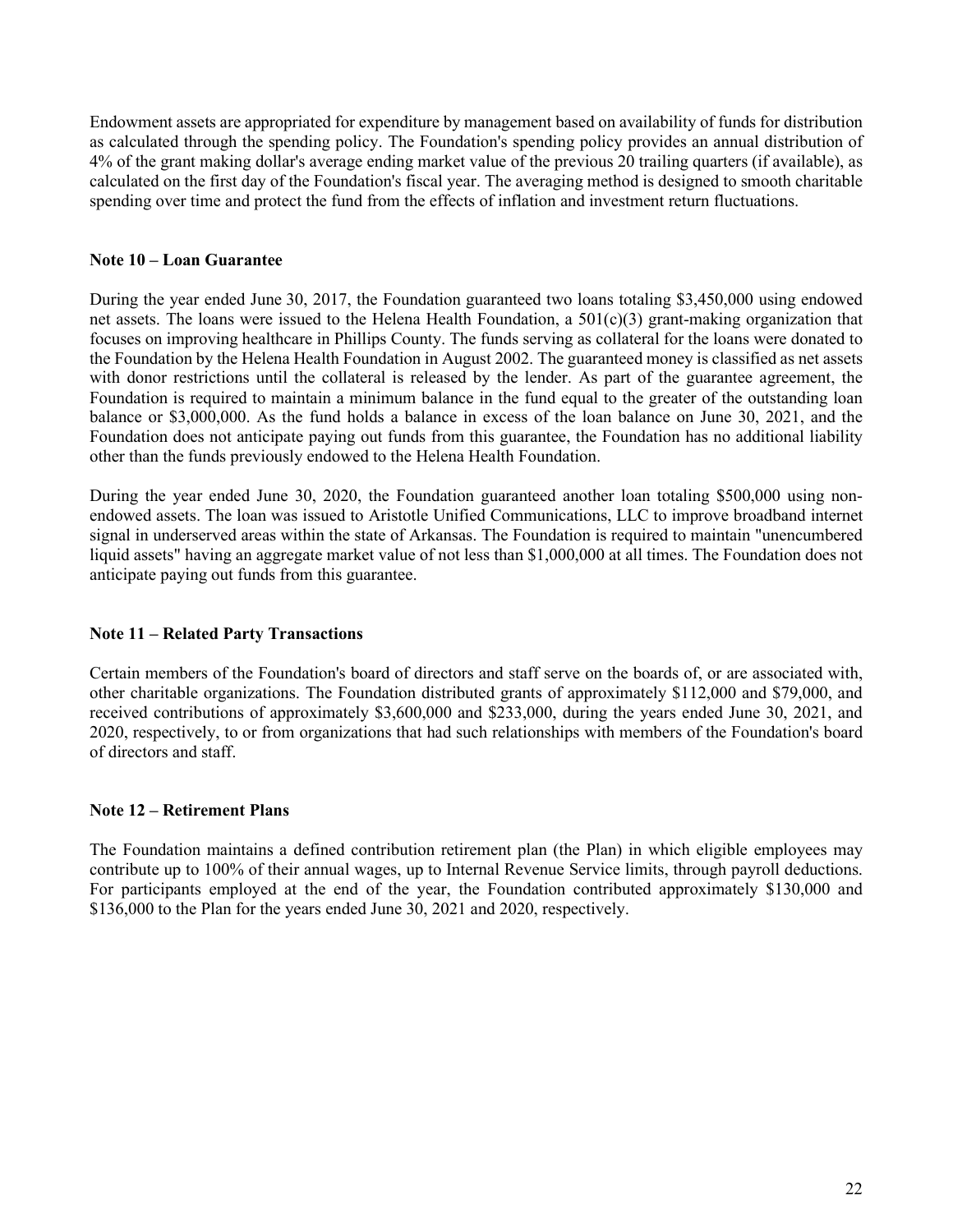### **Note 13 – Operating Lease Commitments**

The Foundation entered into a lease that commenced in April 2018 and will expire in August 2028. Total rent paid under the lease agreement for the years ended June 30, 2021 and 2020, was approximately \$263,000 and \$314,000, respectively.

Future minimum rental payments under this lease are as follows for the fiscal years ending June 30:

| 2022       | 255,199     |
|------------|-------------|
| 2023       | 262,854     |
| 2024       | 270,740     |
| 2025       | 278,862     |
| 2026       | 287,228     |
| Thereafter | 635,907     |
| Total      | \$1,990,790 |

#### **Note 14 – Liquidity and Availability of Resources**

The Foundation's financial assets available to meet cash needs for grant making, general expenditures, liabilities or other obligations within one year of the June 30, 2021, combined statements of financial position date are as follows:

|                                                                   | 2021           |            | 2020            |  |
|-------------------------------------------------------------------|----------------|------------|-----------------|--|
| Cash and cash equivalents                                         | 32,963,249     |            | 17,358,724<br>S |  |
| Certificates of deposit                                           |                | 751,644    | 1,857,533       |  |
| Due from broker                                                   |                | 582,538    | 582,538         |  |
| Contributions receivable                                          |                | 3,551,296  | 2,164,163       |  |
| Investments at fair value                                         | 507,827,837    |            | 386,531,529     |  |
| Total financial assets, at year-end                               | 545,676,564    |            | 408,494,487     |  |
| Less certificates of deposit with maturities exceeding one year   |                | (258, 558) | (553, 195)      |  |
| Less investments with a liquidation period exceeding one year     | (13,034,498)   |            | (6,585,273)     |  |
| Less amounts unavailable for general expenditures within one year |                |            |                 |  |
| due to restrictions by donors with purpose restrictions           | (16, 478, 303) |            | (14, 227, 577)  |  |
| Total financial assets available to management for general        |                |            |                 |  |
| expenditure within one year                                       | \$515,905,205  |            | \$387,128,442   |  |

The assets above include \$467,625,931 and \$347,137,246 held in field of interest, donor advised, and donordesignated funds as of June 30, 2021 and 2020, respectively. The Foundation generally uses these assets for grant making based on agency and donor recommendations.

As part of the Foundation's liquidity management, its policy is to structure its financial assets to be available as grants, general expenditures, liabilities and other obligations become due. The Foundation invests cash in excess of daily requirements in short-term investments and money market funds. The Foundation's available financial assets exclude certain assets that the Foundation would not be able to liquidate within one year of the date of the combined statement of financial position.